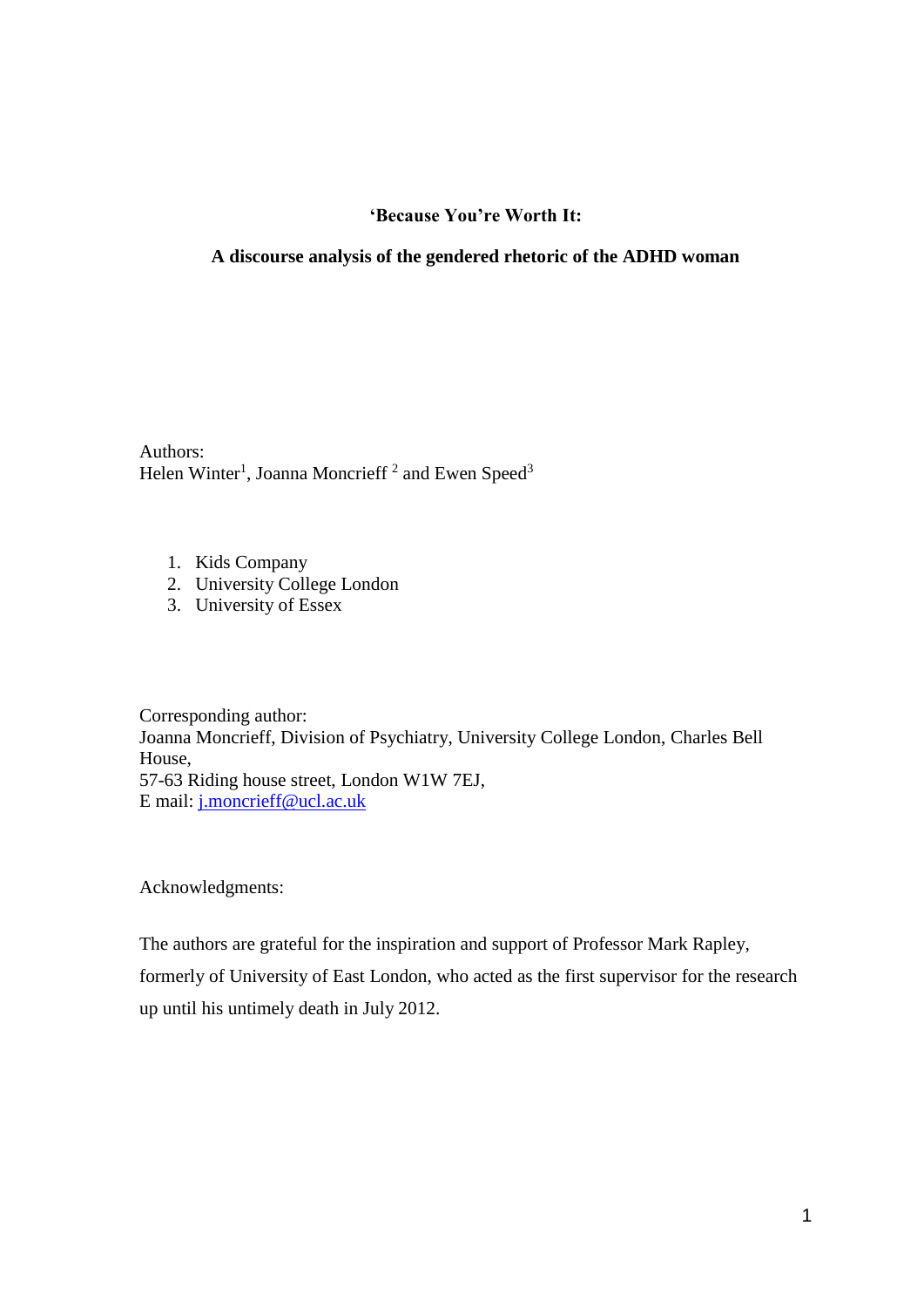## **ABSTRACT**

Drawing on the traditions of discursive psychology and critical discourse analysis this study examined the presentation of 'attention deficit hyperactivity disorder (ADHD)' in women in a sample of the most commonly identified online YouTube videos on this topic. The video material selected represented a combination of first person testimonies from the 'sufferer', and the sharing of 'expertise' by 'professionals.' Analysis involved the identification of common rhetorical devices and evaluation of the role of these devices in conveying various key meanings or themes. The categories generated by this method told a story of the construction of an 'ADHD product,' presented to women by other women, and unproblemmatically positioned within the biomedical discourse. Stimulant medication was endorsed for its ability to improve performance at work and in the domestic sphere. Women sufferers in the videos appear as 'active consumers' promoting the ADHD diagnosis for its ability to enable them to fulfil the 'superwomen' ideal. The medicalisation of underperformance witnessed in the videos is discussed in relation to literature on modern-day 'discourses of femininity'.

## Keywords:

Attention deficit hyperactivity disorder; Discourse analysis; Feminist theory; Internet; Medicalization; Stimulant medication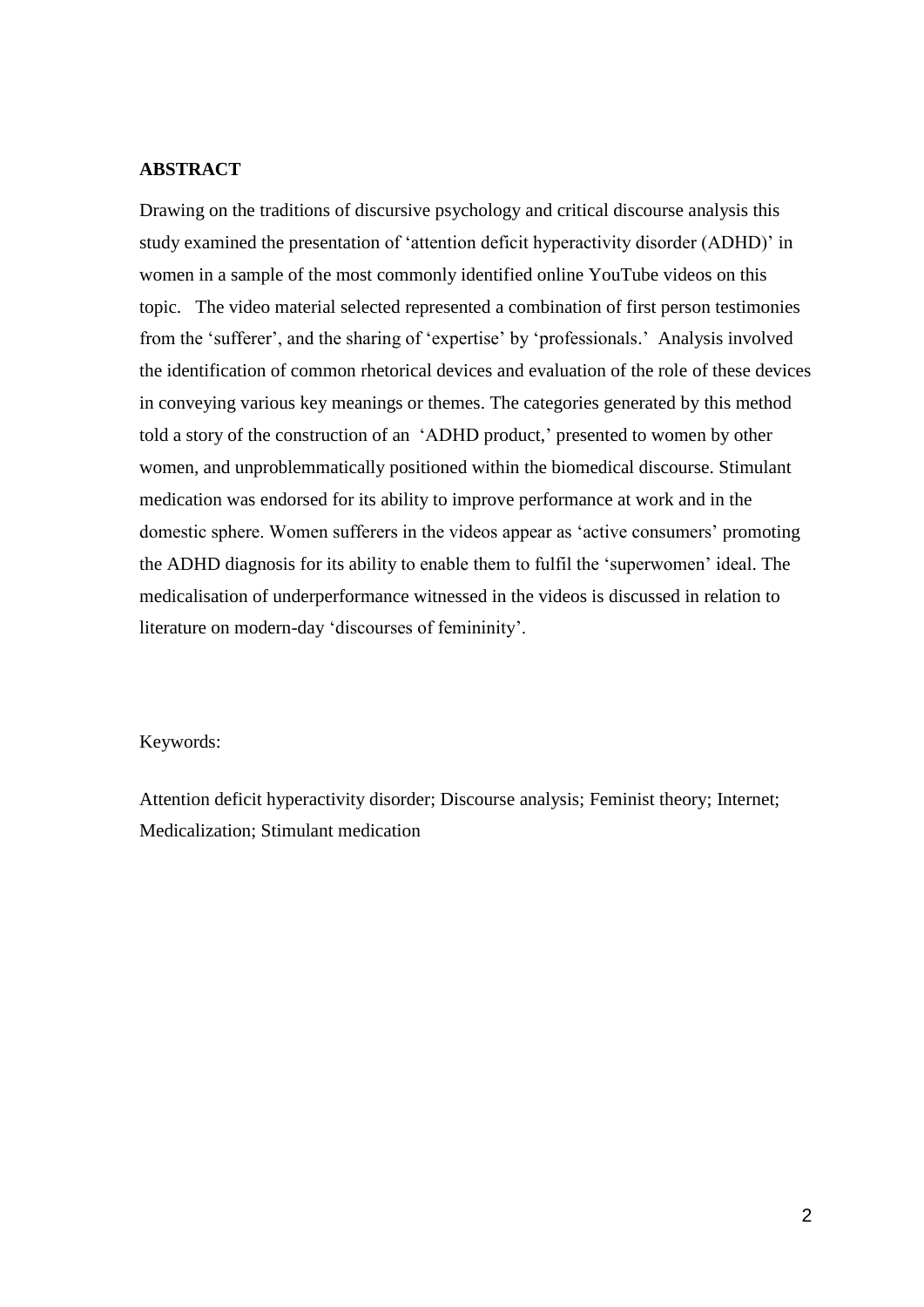#### **1.1 INTRODUCTION**

l

'Attention-deficit/hyperactivity disorder' (ADHD)<sup>1</sup> (also known as attention deficit disorder or ADD) is a diagnosis which divides opinion and ignites debate. Some assert its existence as a legitimate medical disorder (e.g. Asherson, 2013); others regard it as a cultural construction (e.g. Timimi &Leo, 2009). Prevalence rates continue to increase amongst child and adolescent populations (Getahun et al., 2013). Evidence of increasing prescriptions of stimulant drugs to adults suggests the adult ADHD diagnosis is also gaining in popularity (Castle et al, 2007) and the incorporation of more adult-inclusive criteria into the DSM5 sets the stage for this trend to escalate (Whitely, 2011).

Considering data from children diagnosed with ADHD, it may be assumed that the adult demographic would be predominately male. However, most studies do not support this prediction. A meta-analysis of prevalence studies found that five out of eight studies found a female preponderance in the diagnosis, with women comprising up to 86% and 83% of adults with the diagnosis in some countries (Simon et al, 2009). Moreover, data from the United States suggests women show the highest growth rate in ADHD medication use of any demographic group (Castle et al, 2007).

Some authors attribute this demographic shift to women having gone undiagnosed in childhood (Simon et al. 2009, p. 209). This hypothesis is informed by the assumption that males display ADHD through 'externalising' behaviour whereas females show 'internalising' behaviour, and therefore may only become obviously symptomatic with the introduction of adult stressors such as family, work and study (Bren, 2004).

An alternative feminist critique suggests that adult ADHD is one of a number of labels ascribed to situations in which women fail to attain to normative societal expectations of how they should behave and perform (Ussher, 2010). According to this view, the adult ADHD concept represents an instance of the medicalization of normal behavioural variation, which is supported by the fact that all ADHD symptoms, including, for example, failure to pay close attention to detail, being forgetful and easily distracted and

<sup>1</sup>Although the purpose of the current paper is a critical examination of the concept of adult ADHD, for ease of reading, inverted commas have not been used past this point.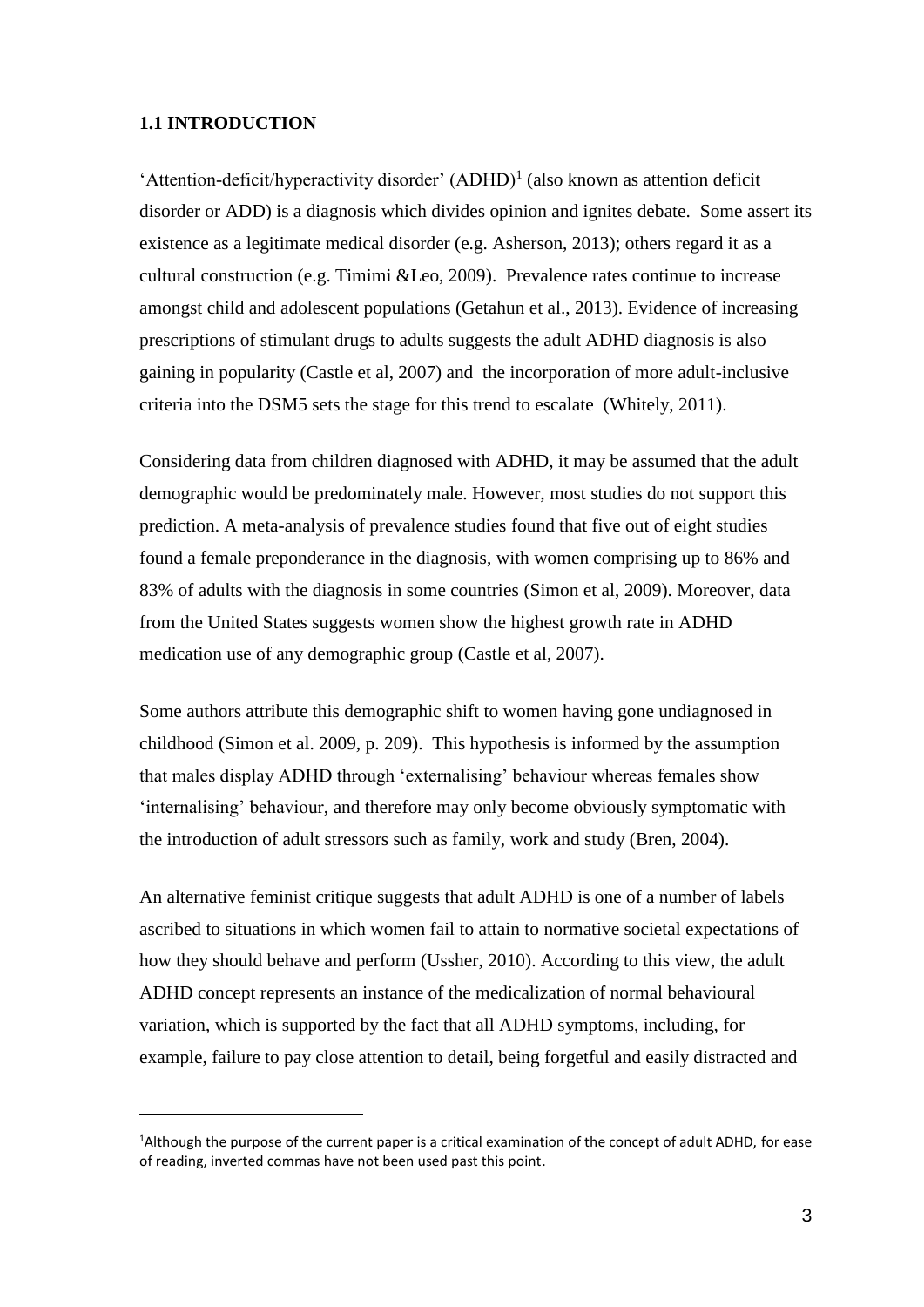losing things, are indeed universal experiences (Moncrieff et al, 2011). The diagnosis of ADHD may be understood therefore as a response to the particular demands that modern life places on women, consistent with Conrad and Potter's interpretation of adult ADHD as the 'medicalization of underperformance' (Conrad and Potter, 2000). In this manner the diagnosis locates the gender-specific problems generated by current social and political structures as a property of the brains of individual women. The invisible parameters of social acceptability, which define and constrain women's behaviour, are reinforced by the pathologisation of deviations, which has traditionally lead to the overrepresentation of women among many mental health diagnoses (Ussher, 2010).

The benefits associated with the 'medicalisation of underperformance' illustrate why people might actively pursue an ADHD diagnosis. Such individuals can be characterised as 'active consumers' of a biomedical orientation, as opposed to the passive stance associated with the traditional patient role (Speed, 2006). Indeed, evidence suggests that adult ADHD was initially promoted by self-identified sufferers utilising the popular media (Conrad & Potter, 2000).

The fact that women have traditionally been the largest consumers of prescribed psychotropic medication, suggests they may be particularly inclined to adopt internalised, biological explanation of their situations. Over the last few years, marketing of ADHD medication has started to target women in particular, asserting for example 'too often ADHD women and girls go undiagnosed and untreated' and encouraging them to 'learn how to recognise symptoms and get help' (Connolly, 2010). This strategy clearly identifies a female-specific component to the diagnosis.

Despite the emergence of the female market for ADHD medications, there has been little research into the mechanics of how the ADHD adult has been constructed in the media, and how this concept has been related to women.

It is in the context that we apply principles of discourse analysis to generate analytical insight into the gendering of ADHD diagnosis and what this might demonstrate about wider issues of gender and psycho-pathology. Following Foucault (1972) discursive psychology seeks to examine the mechanisms through which knowledge is produced (See Potter and Weatherall, 1987, Parker, 1992). Through micro-level analysis of talk and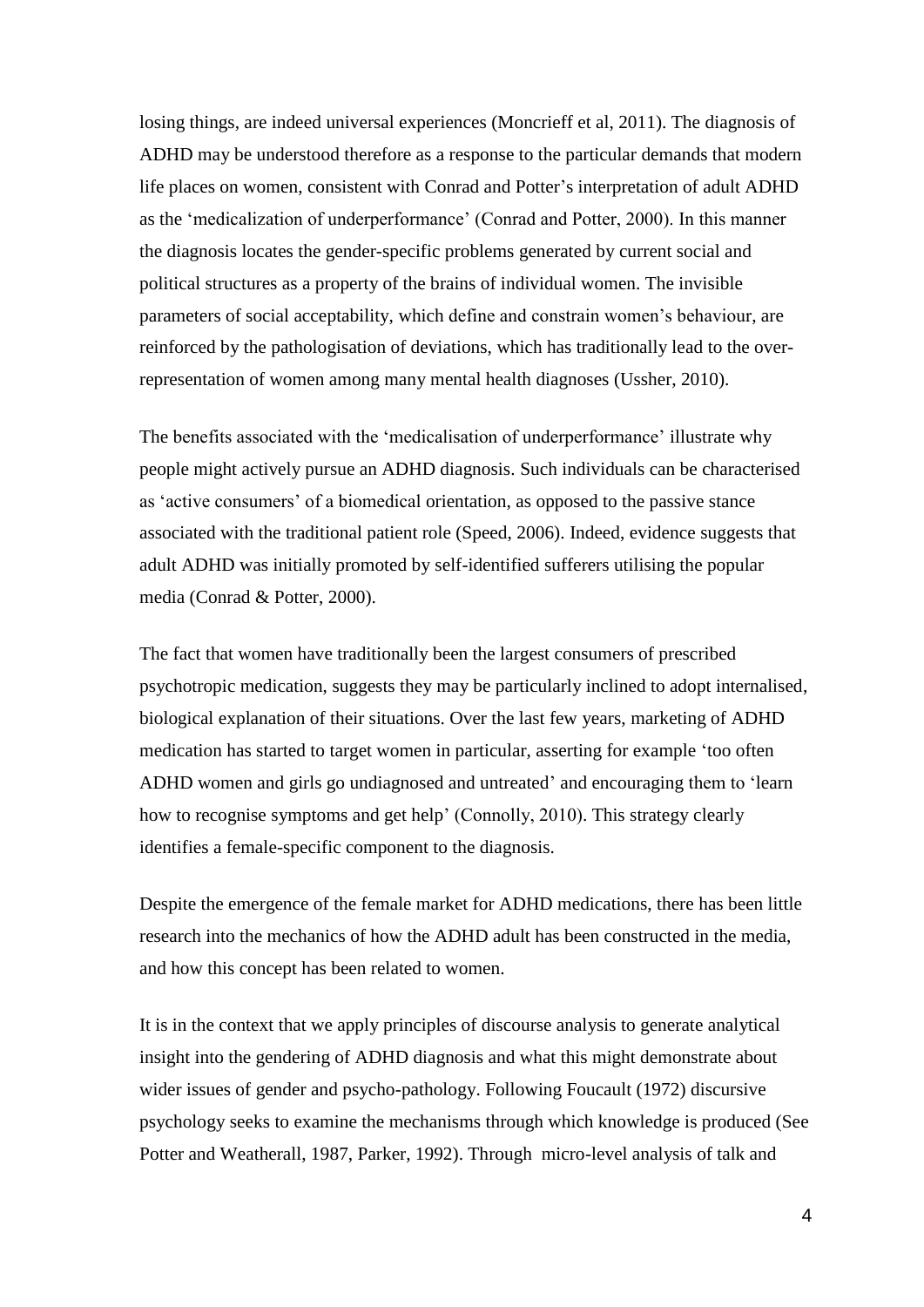text, discourse analysis aims to uncover the way descriptions become 'fact,' and how these 'facts' are employed to perform particular actions (Potter, 1996).

We locate our discourse analytical frame within a broad feminist trajectory (Wilkinson and Kitzinger, 1995, Lazaar, 2005). This enables us to take a critical stance towards psychiatric nosology in relation to ADHD (Kirschner, 2013), whereby we can identify and problematise the normative, and often psychopathological constructions of gender in mainstream psychiatric diagnosis.

Following McHoul and Rapley (2005), we supplemented the framework and techniques of discursive psychology with principles of critical discourse analysis (CDA) (Fairclough, 1995). Whereas conventional discourse analysis is primarily concerned with '*how* people *use* discursive resources in order to achieve interpersonal objectives in social interaction' (Willig, 2001, p.91, italics in original), critical discourse analysis aims to make transparent the relationships between discourse, social practices and social structures (Fairclough, 1992). In this sense, gender relations, in terms of notions of patriarchy, and how they position women within medical discourse to issues of patriarchal power and oppression (see Busfield, 1988) are regarded as enduring social structures.

To demonstrate these processes, we utilise an analysis that identifies the range and role of rhetorical devices employed at a micro level to establish and communicate meaning. This focus on rhetoric takes a view that claims and descriptions in talk and text are 'pervasively rhetorical' (Potter and Edwards, 2001). That is to say, the claims and descriptions that people use are 'often designed to counter potential alternative versions and resist attempts…to disqualify them as false, partial or interested,' (p.104). Drawing from previous research we identified a list of twenty rhetorical devices (see table 1) that are utilised to bolster a gendered diagnosis of ADHD (via a set of discursive practices which we characterise as 'medicalisation of underperformance') or, more negatively, to limit possible criticisms of this gendering of ADHD.

## **2.0 METHODS**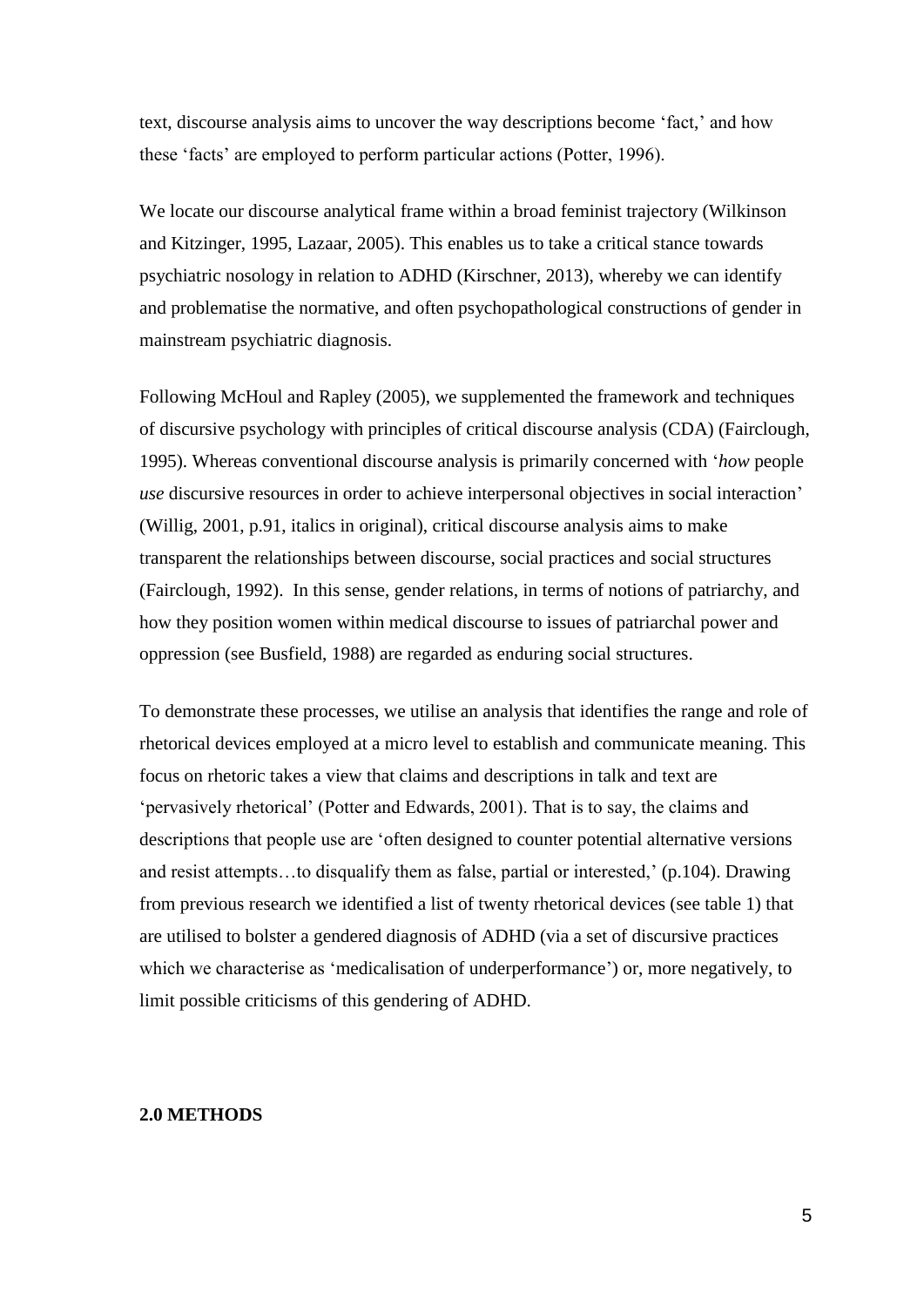In the present study, we used discourse analysis to explore the meaning of selected YouTube video clips about ADHD in women.

The internet is now seen as fundamental in helping to deliver messages, sell products and promote action; making it a valuable source for analysis (Conrad & Potter, 2000; Norris and Lloyd, 2000). We selected a corpus of data from the online video search engine YouTube [\(www.youtube.com\)](http://www.youtube.com/), which gains over 800 million new users each month, with over 1 trillion views in 2011 (YouTube, 2012).

We conducted searches using the term 'ADHD Women,' repeating the process seven times over the census period of September 2011 - July 2012. We then collated the seven most commonly featured videos from all seven searches. The number of searches and videos was determined partly by a judgement about saturation of the data, and partly by external constraints on time and resources.

The videos were transcribed using the Jefferson Lite protocol (Parker, 2005), and the content categorised initially in line with the phases proposed by Potter and Wetherall (1987). Phase 1 centred on the identification of 'systemic patterns' of use of discursive devices, and phase two focused on a search for 'functional effects and consequences,' in other words the attitudes and actions the language was intended to promote (Tuffin and Howard, 2001, p.203). Phase 2 led to the identification of overarching categories, with which to organise the data. These were allowed as far as possible to materialise from the text through numerous readings and re-readings, whilst also attending to the themes, concepts and embedded power relations (Fairclough, 1992).

The analysis of rhetorical strategies proceeded by allocating episodes of text or talk to types of rhetorical device with an explicit focus on identifying the linguistic work that was being done by framing talk within specific rhetorical frameworks. One example is *category entitlement<sup>2</sup>* where talk is constructed as originating from a creditable or knowledgeable position relevant to the claim being made. In the third video, for example, the reporter on the news item comments that 'doctors say this [medication] is the best form of treatment', illustrating how a claim is reinforced by association with a professional point of view.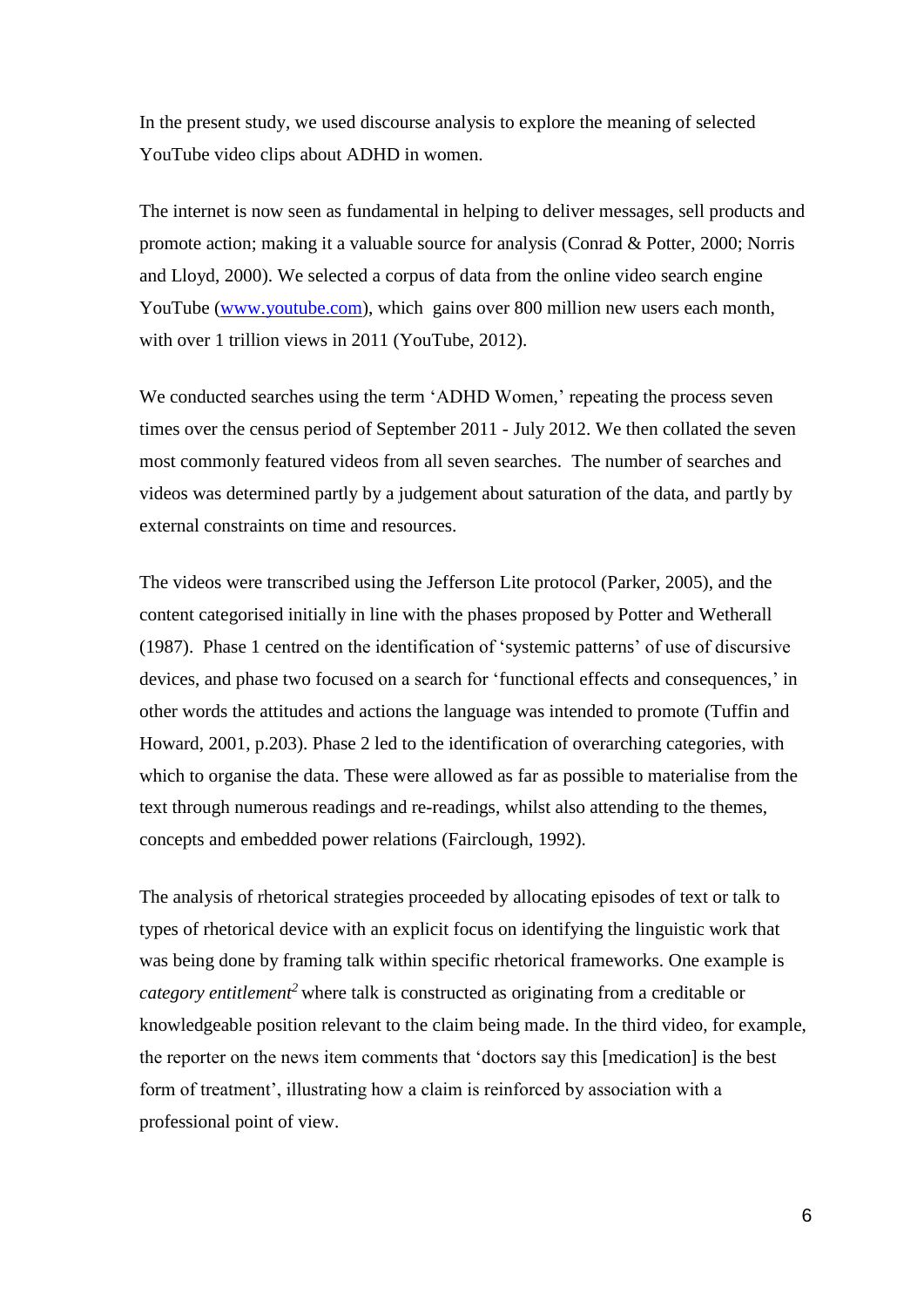To ensure the reliability of the analysis, the first author maintained a reflexive diary, engaged in ongoing conversations with colleagues and discussed the analysis during regular meetings of the Loughborough Discourse and Rhetoric Group (DARG). A section of one of the videos and its accompanying analysis was presented to members of DARG for feedback.

Our analysis considered video materials available over the Internet. We did not analyse the visual representations offered, rather we took the talk contained within these clips and transcribed it to offer us a set of texts which we could analyse. We were not analytically interested in the visual representations, but rather with the rhetorical devices utilised within their talk.

All the data was publically accessible but names have been changed for the purpose of the present analysis.

#### **3.0 RESULTS**

The extracts analysed in this paper represent a combination of first person testimony from people who identify themselves as 'sufferers' of ADHD, and the sharing of 'expertise' by 'professionals'. Further information about each of the videos used in this analysis may be found in Table 2.

All videos involved some commentary by, or interviews with, women identified as having ADHD. Three videos were personal video 'blogs' made by women identifying themselves as ADHD sufferers and discussing their views on the effects of the condition, its nature and their experience of treatment (videos 1,4 and 5). As such the common rhetorical device of *category entitlement* is employed in order to enhance the authority of the claim through the narrator's position as a person with assumed personal experience. All these videos presented the case that receiving the diagnosis and treatment of ADHD has been beneficial.

The narrator of one of these videos (video 5) is referred to in the video's introduction as 'Dr,' and introduced as 'Ph.D., an ADHD expert and author of four books'. The nature of her qualifications are not clarified, leaving the impression that she might be a medical doctor. This provides a further example of *category entitlement*, with the emphasis on the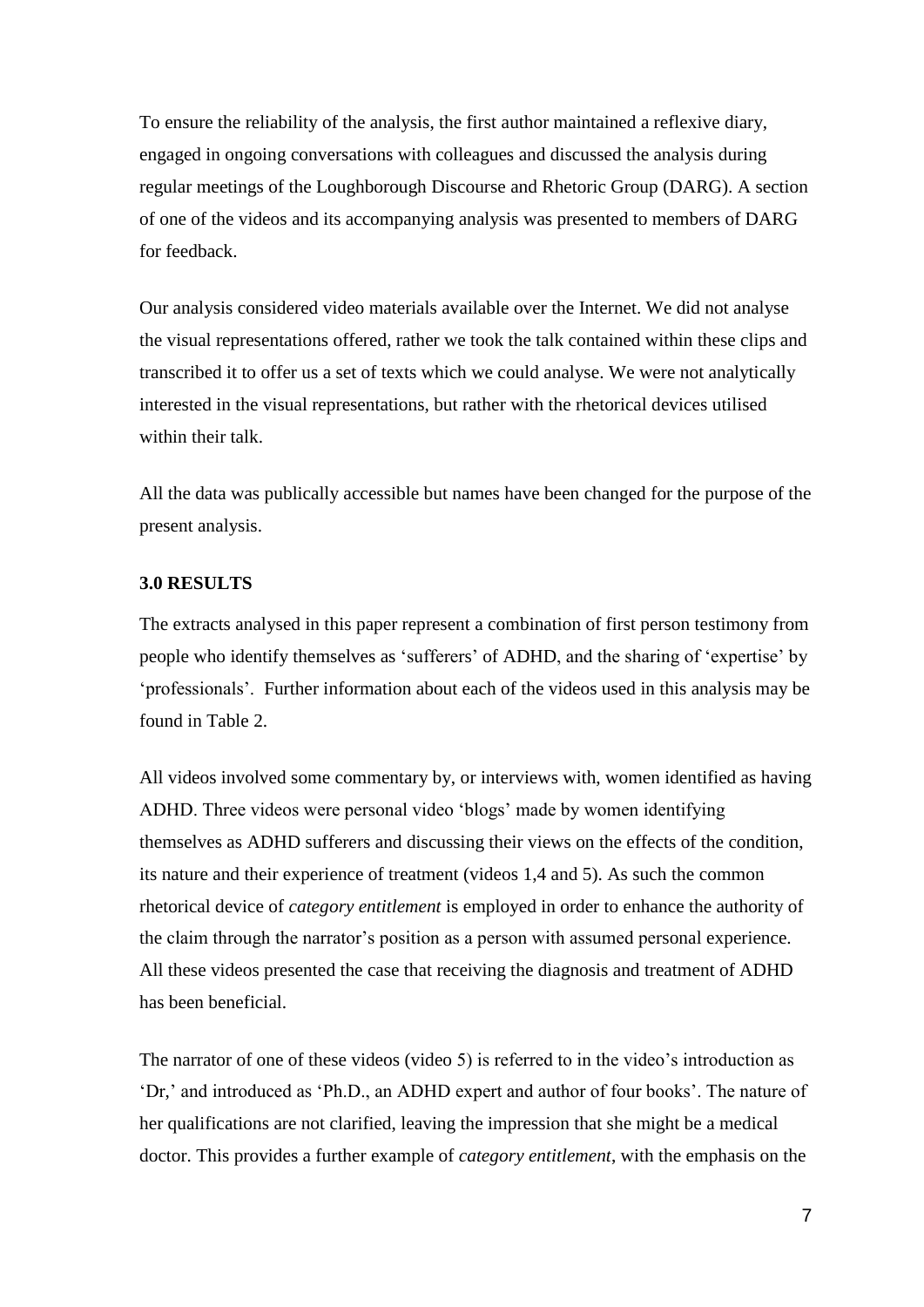narrator's professional expertise and the association with medical authority. A link in the video to the personal website of the narrator reveals that she is trained as a counselor.

Video 5 was presented as having been made for *ADDitude magazine*, a magazine that receives sponsorship from the pharmaceutical industry. No pharmaceutical industry sponsorship was apparent for any of the other videos, but video 4 was associated with a site advertising an alternative medicine, '*ADDTabz: The Adderall Alternative for Everyone.*'

Apart from the three video blogs, the other two videos consisted of a news report for the CBS News channel, and a documentary made by a student for a University course. The news report included interviews with three sufferers, and a medical expert. No experts critical of the concept of adult ADHD were interviewed, and the content, largely derived from the interviews, mirrored the themes in the personal video blogs. The documentary (video 2) was made by a self-identified ADHD sufferer, and although it included little of her own testimony, again the bulk of the video consisted of filmed interviews with women who considered themselves to have ADHD and a brief interview with a medical expert proponent of the ADHD diagnosis. As such, the content of this video also aligned with the material contained in the personal blogs of sufferers.

Content of the clips was organised according to four broad themes: 1) 'ADHD is a "real" biomedical disorder'; 2) 'fulfilling expectations' '; 3) 'the right to be diagnosed'; 4) 'increase your potential'. We present selected extracts from these categories which were selected because they exemplify the themes and allowed us to explore the strategies employed to construct the ADHD concept and the role of drug treatment in women.

## **3.1 Theme 1: ADHD is a 'real' biomedical disorder**

Each video presented ADHD as an uncontested, 'real' medical disorder, as exemplified by Ashley, the narrator of video 1. The analysis considered the ways in which the narrator's talk functioned to invoke the real, material basis of ADHD.

## **Extract 1**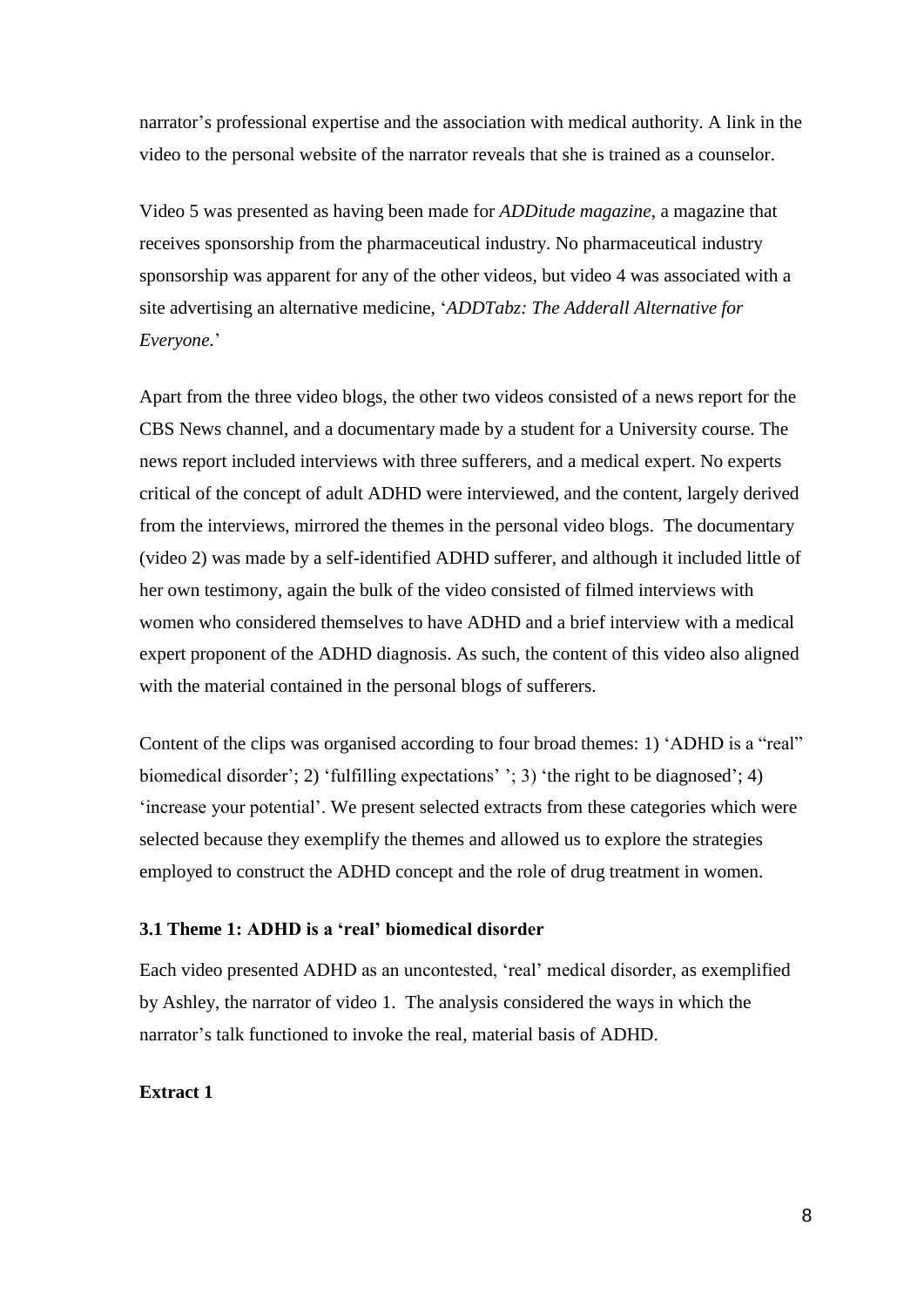ADD is real. And some people treat it like it's some magic thing that's never been studied or proven before. It's pretty simple to run a test to see if there's physical proof of the malfunctioning of chemicals in your brain. And it's also pretty simple to take a pill that corrects those imbalances.

#### *Video 1: Ashley*

Ashley's statement can be read as a direct response to the contested nature of ADHD; to the idea that its existence as a medical disorder is not 'proven'. Here, (as in other clips), there is no direct engagement with, or response to, critiques of the concept. The rhetoric functions to create ADHD as a legitimate category whilst simultaneously refusing to acknowledge it is contested. Boyle (2002) in her analysis of the construction of schizophrenia, states that one of the most successful ways to transform a social construct into a medical disorder is merely to state that it exists. The rhetorical device of *assertion* is evidenced in the statement: 'ADD is real' (extract 1, line 1). The extract also demonstrates the process of *reification,* in which the 'real' (or 'material') nature of ADHD is contrasted to the possibility of it being only a 'magic,' abstract or unreal entity. These two devices combined function as form of *offensive rhetoric*, i.e. as claims that work to undermine alternative accounts of the phenomenon in question.

Ashley supports her position by citing 'physical proof' that ADHD is caused by a 'malfunctioning of chemicals' (lines 3-4) in the brain, and additional claims that drug treatment 'corrects those imbalances' (line 5). This notion of the 'chemical imbalance' has been described as encapsulating popular 'lay and professional conceptions of the mechanism of mental illness' (Cohen & Hughs, 2008, p.176) and has been widely disseminated via pharmaceutical company websites and self-help literature (Johnson, 2008, p. 147).

Assertions about chemical imbalances function more as legitimation devices for pharmaceutical treatment than as accurate reflections of scientific research findings (Lacasse & Leo, 2005). This type of talk uses neuroscientific vocabulary to construct an *empiricist discourse* associated with the technique of *systemic vagueness.* These devices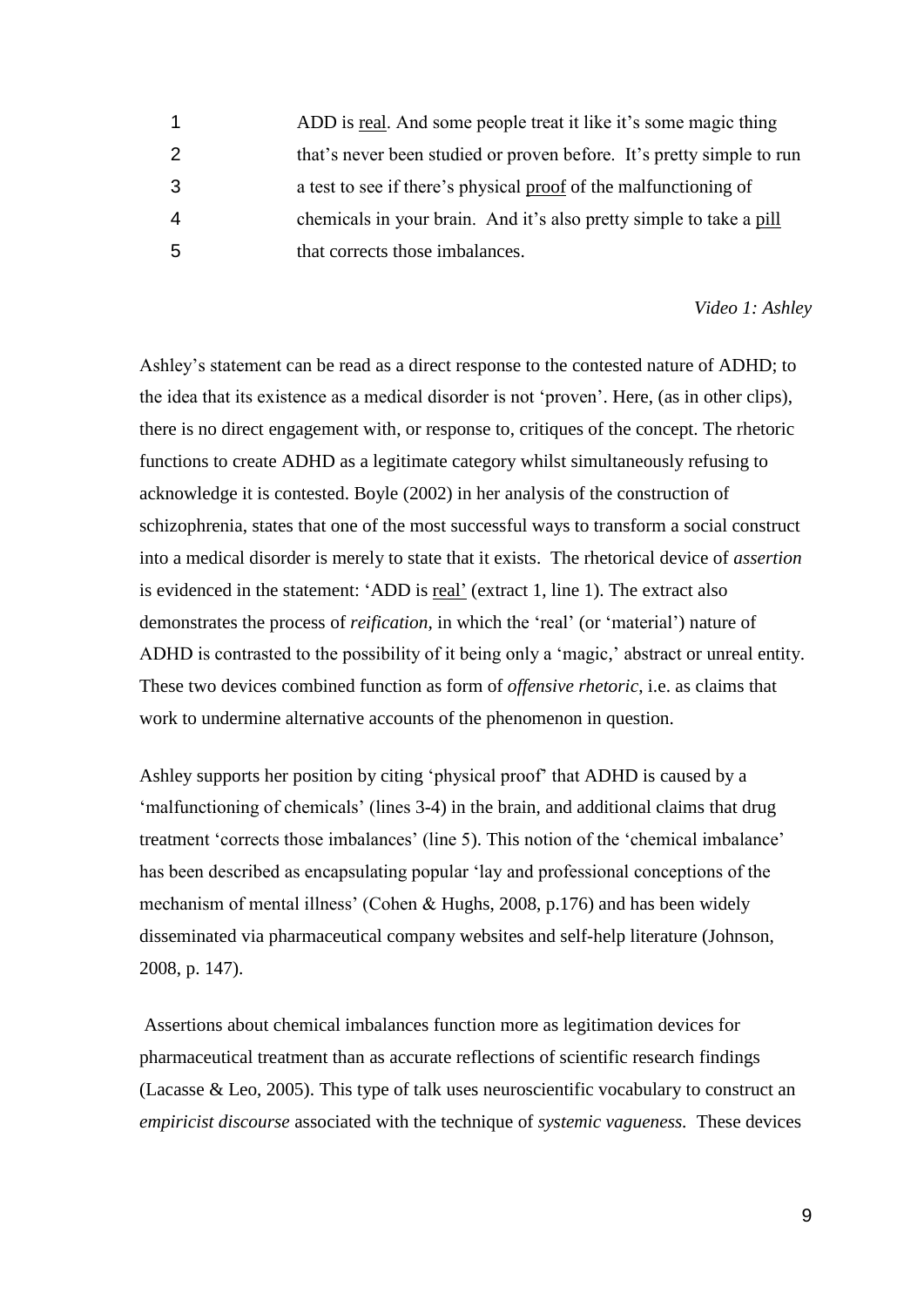function to add scientific plausibility to claims whilst remaining vague enough to obscure inconsistencies and divert attention from the speaker's stake.

Neuroscientific vocabulary is employed further by Ashley in the course of extracts 2 and 3.

# **Extract 2**

|    | Ok, my doctor explained it like this: it's like the chemical that |
|----|-------------------------------------------------------------------|
|    | makes us satisfied with whatever we're doing is produced $w::ay$  |
| -3 | less in my brain and that causes me to want to move on to         |
| -4 | something different every 2 minutes coz I'm never satisfied with  |
| -5 | what I'm doing.                                                   |

# **Extract 3**

|    | Now this is important; if you take ADD medication; Adderrall,              |
|----|----------------------------------------------------------------------------|
| 2  | Ritalin, Concerta and you don't have ADD, your brain tries to              |
| 3  | correct an imbalance that <u>isn't there</u> . Effectively giving you ADD. |
| 4  | Ok a friend of mine explained it this way: Alright, now the solid          |
| 5  | line is a normal brain wave, the dotted line is a particular brain         |
| 6  | wave that is known as 'out of phase'. It's a rebellious, delinquent        |
| 7  | brain wave. It doesn't sit with the other brainwaves correctly and         |
| 8  | that's the problem. ADD medication shifts those particular waves           |
| 9  | back into phase. Now if someone's brainwaves are perfectly in              |
| 10 | phase, and they take ADD medication, it pushes them out of phase.          |
| 11 | This is why it has an opposite effect in people without ADD.               |

#### *Video 1: Ashley*

These extracts illustrate further use of *systematic vagueness*, providing a vague global formulation, with sufficient information to establish a statement, but insufficient detail to enable an effective challenge, such as what brain chemicals are thought to be involved, or what exactly is meant by a 'brain wave'. In this extract, the chemical imbalance discourse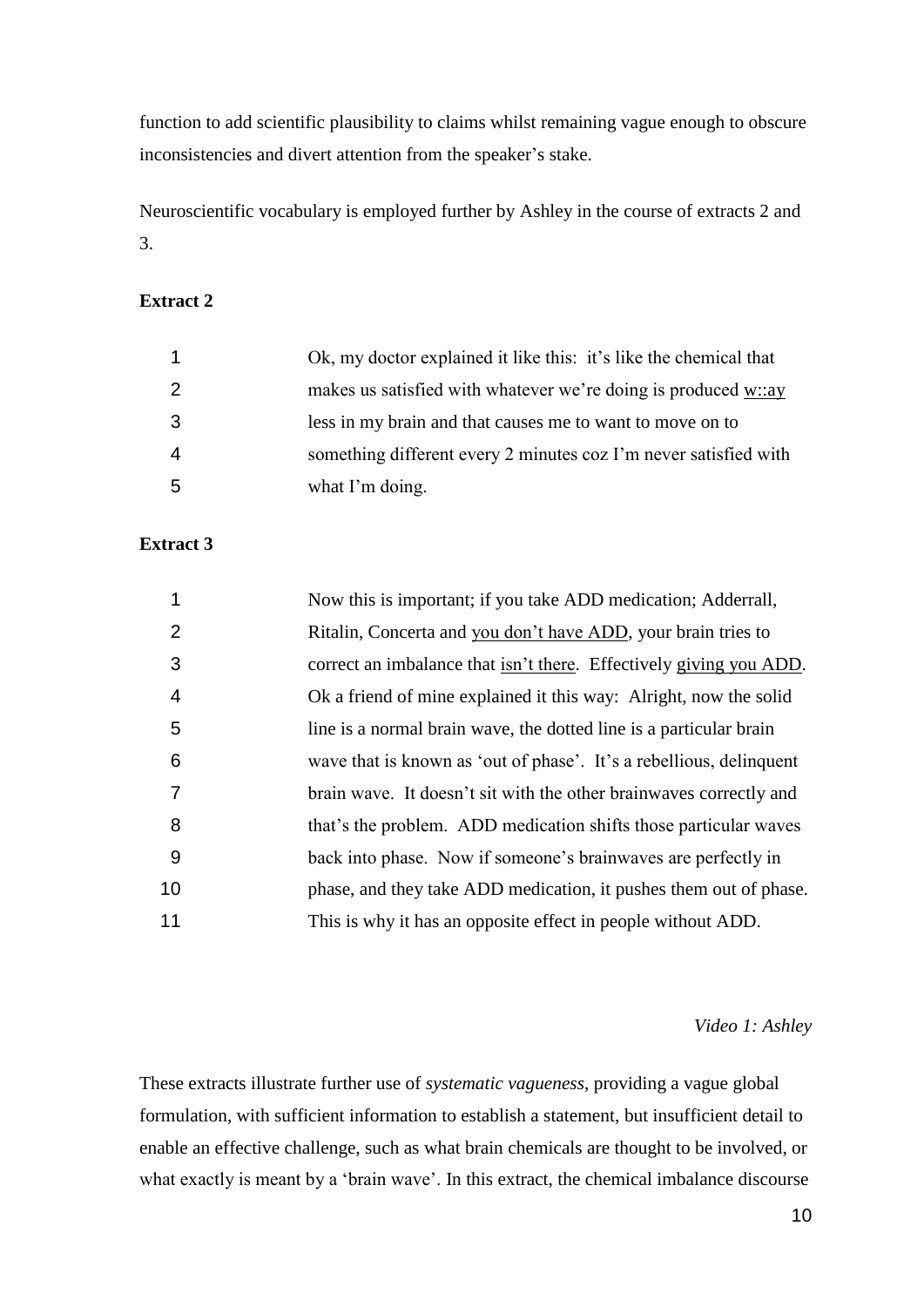combines *empiricist discourse,* claims of *corroboration and consensus* (between the empirical discourse and sufferer testimony), *visual reinforcement* through the use of the graph and the *category entitlement* of sufferer testimony, to effectively construct a strong case. Furthermore, Ashley can also be seen to use *active voicing* in the reporting of her friend's account of the chemical imbalance mechanism.

Ashley's explanations firmly position drug treatment for ADHD as a medical treatment targeted at reversing an underlying abnormality or disease. There is a conspicuous absence of reference to the well-recognised arousal-enhancing effects of stimulant drugs.

Ashleys's rhetoric works to legitimise the category of ADHD and to deflect contestation. Extracts 4 and 5 also employ rhetorical devices to shut off criticism, while implicitly revealing the contested nature of the condition.

## **Extract 4**

- 1 **Teresa:** If I was in a wheelchair you could see, I had a disability, but,
- 2 because it's hidden (.) no one understands.

*Video 2: ADHD Myth or Reality P1*

## **Extract 5**

- 1 **Kirsten:** It is painful when people say to you: "oh you don't have
- 2 anything wrong with you". They wouldn't judge whether I
- 3 had a heart condition or not. It's an invisible disorder.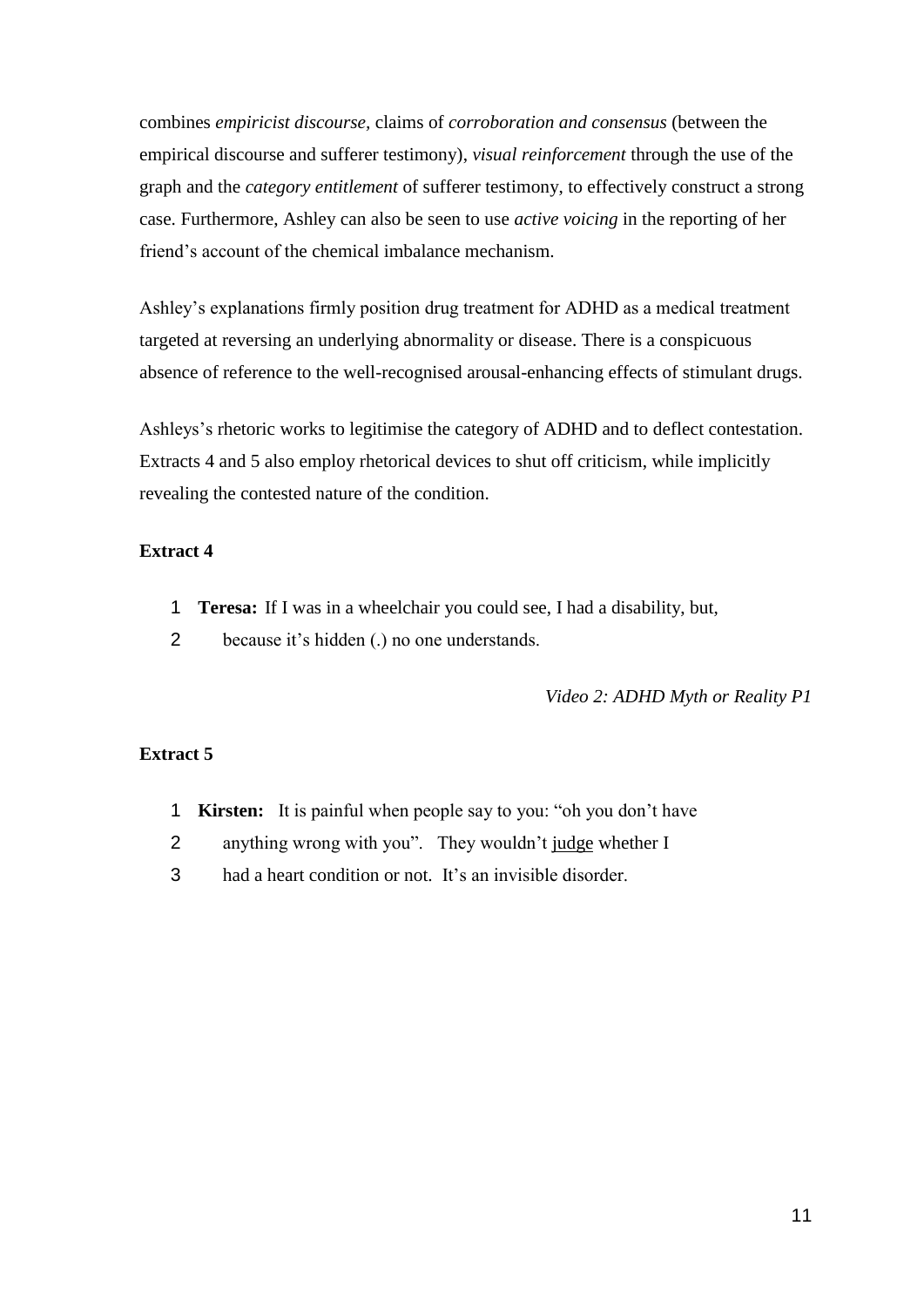These extracts demonstrate *argument by analogy*, invoking a congruence between ADHD and physical illness or disability. Drawing on principles that are taken to be beyond doubt, they illustrate the technique of *rhetorical self-sufficiency*. Since one would not question a person's condition if it was visual and/or physical, then by analogy, ADHD cannot be questioned either. The power of the rhetorical analogy helps to shift ADHD into the physical health domain, bringing with it many taken-for-granted assumptions. Common-sense understandings of what it means to be physically ill or disabled, such as not having agency and therefore being beyond moral judgment, become embedded within what it means to 'have ADHD'. It thus becomes difficult to question ADHD given its ascribed material existence, as querying the diagnosis is equated with disavowing disability, or with inflicting 'pain', being 'judgemental' (extract 5, lines 1 & 2) and not 'understanding' (extract 4, line 2).

#### **3.2 Theme 2: 'Fulfilling expectations'**

## **Extract: 6**

| <b>Beverly:</b> | I, I, I really really feel that if I got a diagnosis and coaching, |
|-----------------|--------------------------------------------------------------------|
|                 | like, to manage me ADHD, that I'd be so much better.               |

#### *Video 2: ADHD Myth or Reality Pt1*

A dominant construction across all of the videos is that of the aspirational and lifeimproving qualities of ADHD diagnosis and treatment. Women in these videos are either happily diagnosed or seeking diagnosis, as if it were a consumer item (extract 6). To support this construction the rhetorical device of *contrast* is frequently used (verbal and visual) to favourably compare a life with diagnosis to a life without.

## **Extract: 7**

- 1 **Reporter:** Evelyn Pope Green went to College on a scholarship but
- 2 once there she couldn't keep up, and she dropped out.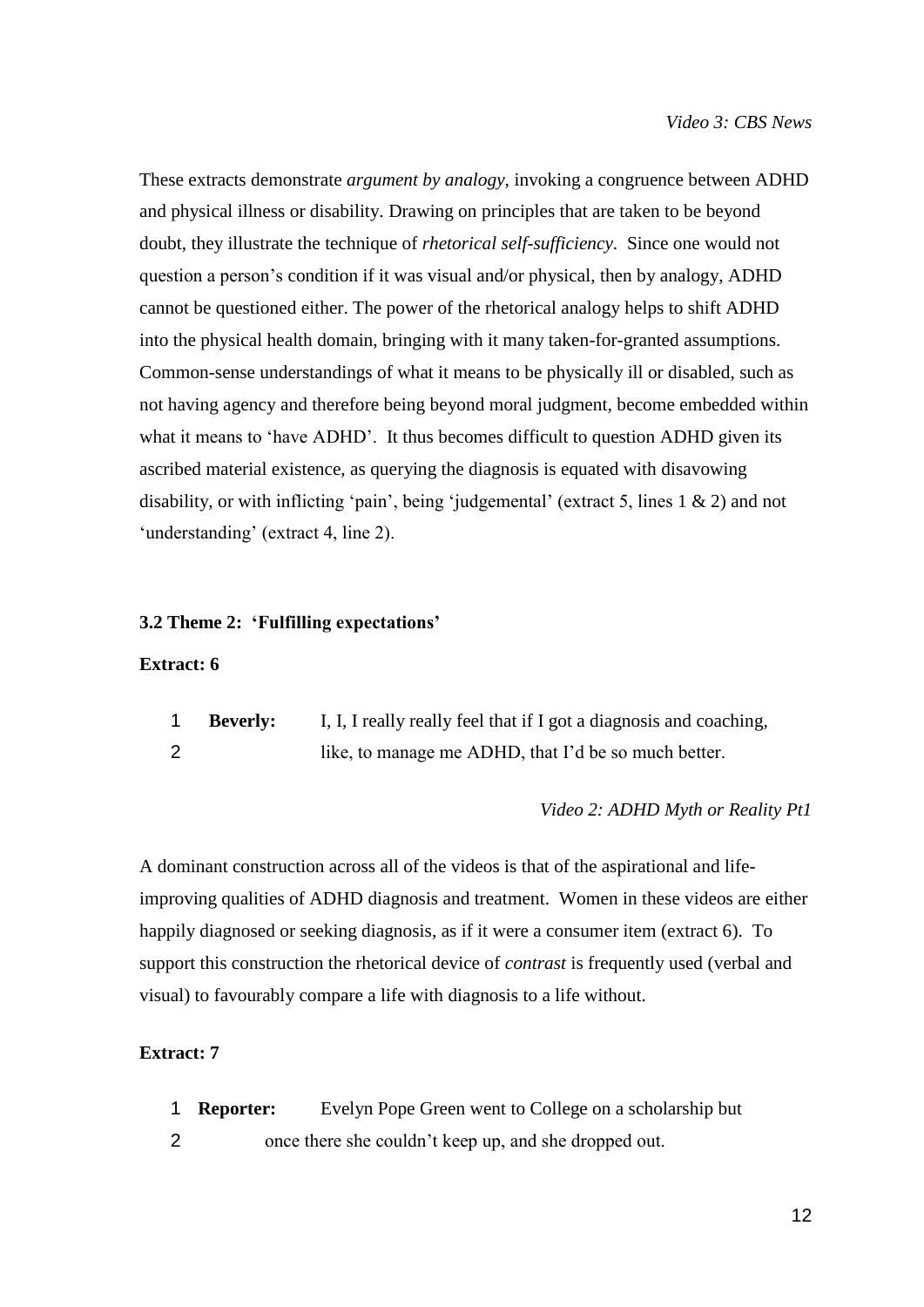| 3              | Evelyn:          | I can remember sitting in my apartment for days at a time in |
|----------------|------------------|--------------------------------------------------------------|
| 4              |                  | the dark, because once I fell behind, I didn't know how to   |
| 5              |                  | catch back up. I didn't know what to do, erm, to fix it.     |
| 6              | <b>Reporter:</b> | Kirsten Boncher found daily life overwhelming:               |
| $\overline{7}$ | <b>Kirsten:</b>  | It's every little task that you have to do in a day; making  |
| 8              |                  | breakfast, making lunch, making dinner and you see           |
| 9              |                  | something else that you have to do so then you do that to.   |
| 10             | <b>Reporter:</b> | Does the stuff somehow not get done, or does it get done?    |
| 11             |                  | <b>Kirsten:</b> Erm, it gets done but it's, it's such agony. |
| 12             | <b>Reporter:</b> | And with the agony, comes a feeling of failure. Lisa Wright  |
| 13             |                  | couldn't seem, to finish anything:                           |
| 14             | Lisa:            | It's like having 99% done and I can't get the last step.     |
| 15             | <b>Reporter:</b> | Did it leave you with a lot of self esteem issues?           |
| 16             | Lisa:            | Yeh, mhmm, absolutely. Because I wanted to live up to be     |
| 17             |                  | (.) what, what I thought I could be or what other people     |
| 18             |                  | are, y' know.                                                |

*Video 3: CBS News*

Dropping out of college, falling behind with household chores, struggling to 'finish anything,' all serve as indexes of the extremity of the problems these women suffered as a result of not having been diagnosed and treated. *Three part lists* are employed (making breakfast, making lunch, making dinner) to reinforce the overwhelming nature of daily life and *vivid descriptions*, such as 'sitting in my apartment for days at a time in the dark,' supply details to make the account authoritative and memorable. The use of three separate but similar cases creates *corroboration and consensus* across the women. The reporter weaves together the women's stories to create a depiction of life before the ADHD diagnosis and treatment as deficient and disappointing. Hence, despite all their efforts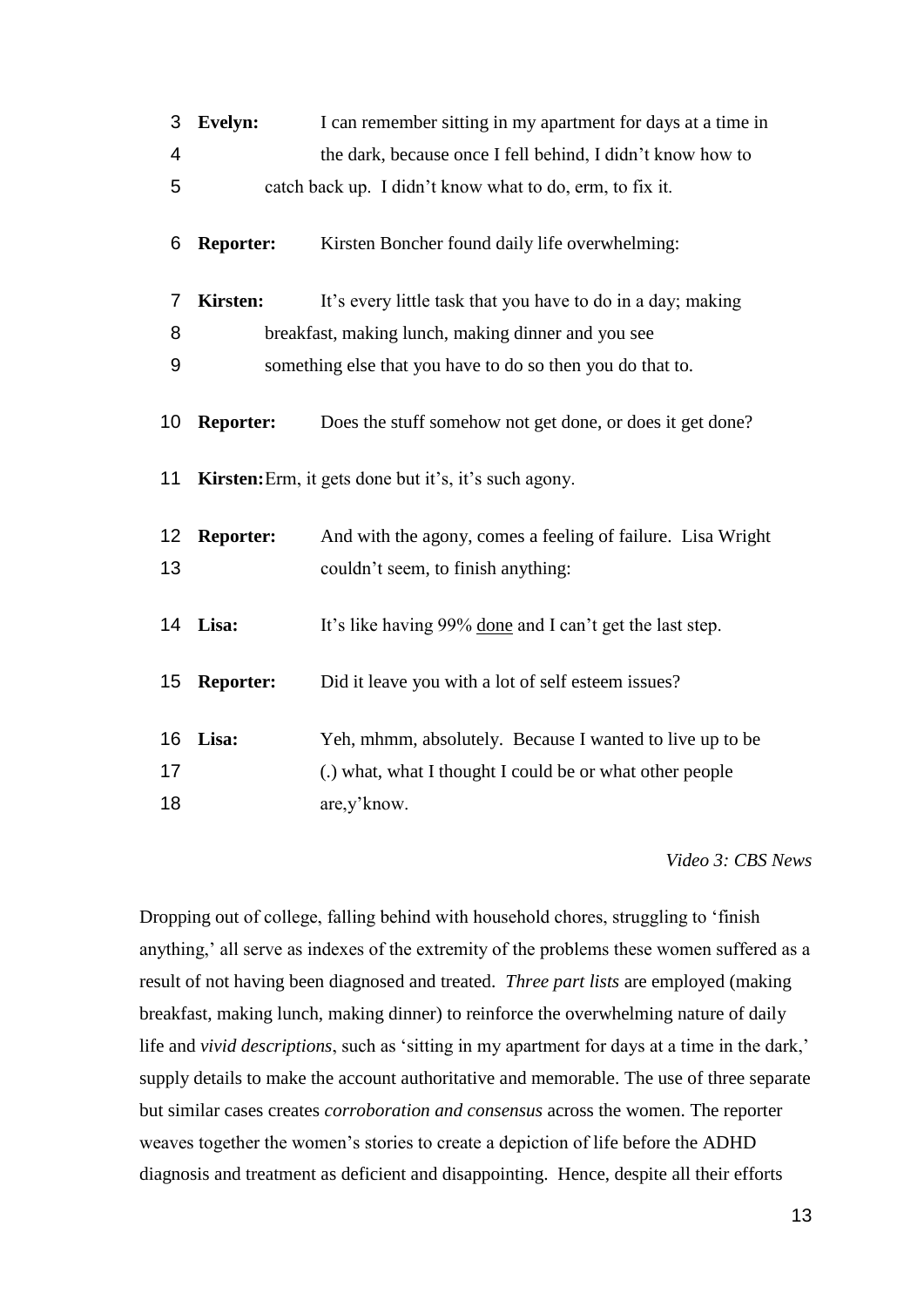these women could not achieve in the ways they wanted, and experienced 'such agony' (line 11) in trying. The *action packaged within the descriptions* is therefore a drive to 'fix it' (line 5) which opens the metaphorical door to the potential that a diagnosis of ADHD offers these women, as described in extract 8.

#### **Extract: 8**

|  | <b>Reporter:</b> |  |  |  | Today, with the right diagnosis and treatment all three |
|--|------------------|--|--|--|---------------------------------------------------------|
|--|------------------|--|--|--|---------------------------------------------------------|

- 2 women are doing well; Kirsten can now enjoy her family
- 3 more, Lisa started her own business and Evelyn is a school
- 4 administrator in Chicago. It's not always easy, but that's ok.

*Video 3: CBS News*

Here we see an explicit example of the 'medicalisation of underperformance' (Conrad  $\&$ Potter, 2000). The three women depicted in the video are faced with a *binary choice,* between obtaining a diagnosis and treatment and living 'happily-ever-after,' or remaining undiagnosed and living a life of hardship and failure.

The *three part list* of extract 8 functions to offer *corroboration and consensus* regarding the utility of the label and consequent treatment; demonstrating the ways these women's lives have changed for the better. The rhetorical work of this section is complemented and reinforced by three accompanying images. One shows a woman calmly reading with her two children, and the other two show women working surrounded by papers and computers. The images and narration reflect western values in relation to both family and career success. Diagnosed and medicated, these women are now capable of working hard to achieve the possibility of prosperity and upward social mobility; 'all three women are doing well' (lines 1-2).

#### **3.3 Theme 3: The right to be diagnosed**

Many of the videos sampled describe the process of getting an ADHD diagnosis as a struggle with 'many who are still fighting for it' (Constanze, Video2, part 2). Women describe the process of trying to persuade clinicians that they have the diagnosis, and in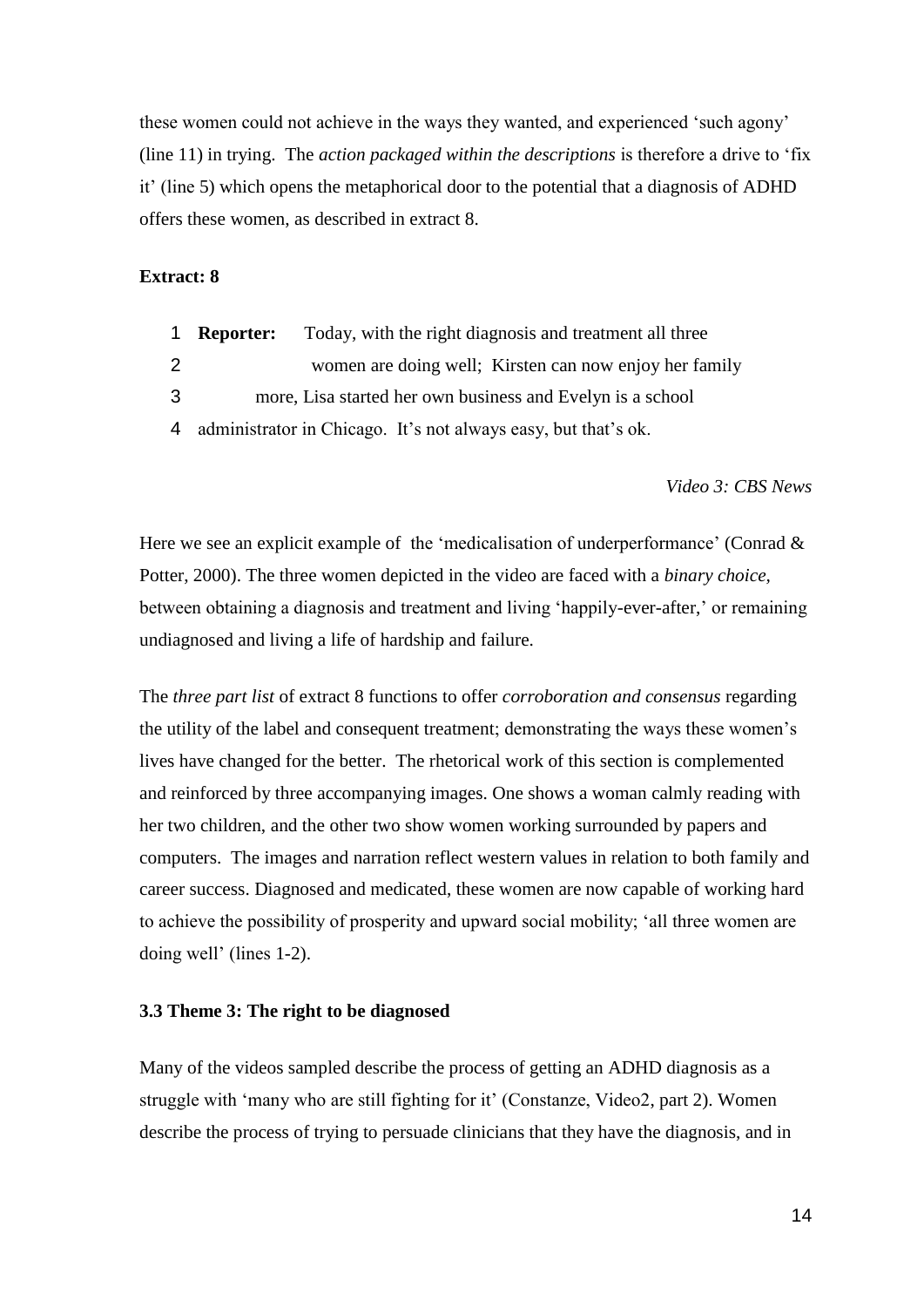Video 2 Teresa, from the UK, suggests the possibility of obtaining the diagnosis by 'going private'.

# **Extract 9**

|                | Teresa: | So I've, I've wanted to try and get a diagnosis but I've found it      |     |
|----------------|---------|------------------------------------------------------------------------|-----|
| 2              |         | really really hard The only way for me to get diagnosed is             |     |
| 3              |         | either to go private, which, I will do; I'll be going to the Priory in |     |
| $\overline{4}$ |         | Manchester. But at the moment I can't do that because me life is       |     |
| 5              |         | so busy with me own son, but eventually I will, try and                | get |
| 6              |         | that diagnosis and $I$ know I will, if I go private I will             |     |
| 7              |         | get it.                                                                |     |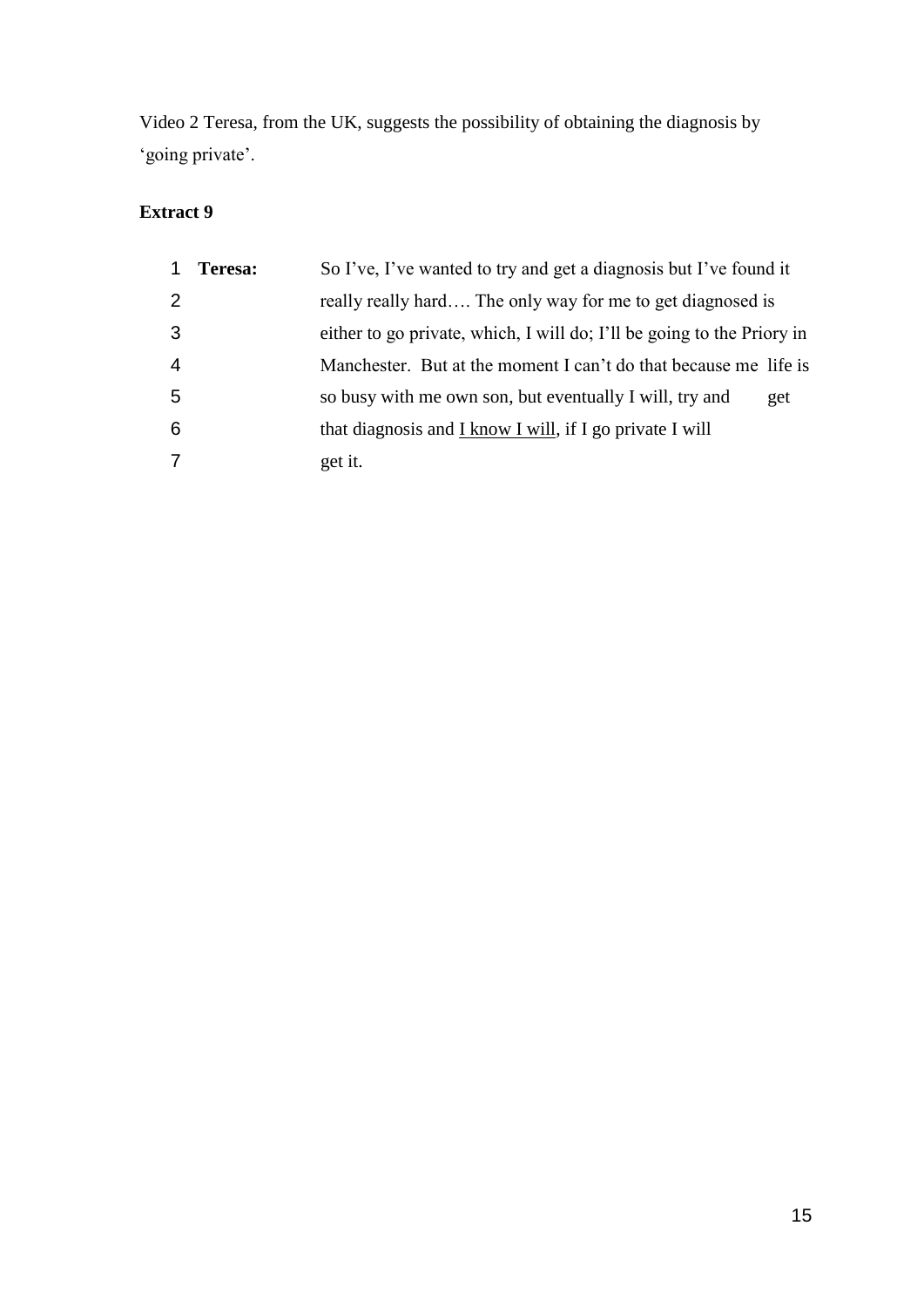In this extract we can see Teresa using *repetition* of 'hard' and 'I will' both to reinforce her determination to obtain the ADHD diagnosis, and as an *appeal to pathos*; a rhetorical device used to appeal to the audience's emotions. Mention of her son functions to establish the character of the speaker as a 'good mother' ; an *appeal to ethos*, signalling the honesty and authority of Teresa, as well as to *pathos* (Howard, 2010). Teresa's intention to wait to obtain her diagnosis privately illustrates how ADHD diagnosis and treatment, like other consumer goods, have become something to save up for and invest in. Her choice of the Priory helps add weight to her cause, since the Priory Group holds an elite status due to its celebrity clientele, (e.g. Kate Moss and Amy Winehouse) (Moya, 2010).

## **3.4 Theme 4: 'Increase your potential'**

The following extracts emphasise the need for drug treatment within a biomedical framework, but they also illustrate the difficulty of distinguishing the treatment of underperformance or dysfunction from the enhancement of normal performance. In video 4, Luciana talks with energy and enthusiasm about the positive effects of the stimulant drug *Adderall* (amphetamine).

## **Extract: 10**

|                  | And, today I'm gonna talk about Attention Deficit Disorder,          |
|------------------|----------------------------------------------------------------------|
| $\overline{2}$ . | because I definitely have it. And, I finally got medicated, which is |
| 3.               | something that has really changed my life. And has, erm, been        |
| 4                | very positive for my business.                                       |

*Video 4: Luciana*

Luciana begins by *asserting* the existence of ADHD in its *reified* form; 'I definitely have it' (line 2) (Potter, 1996). Medication is consequently promoted as 'life-changing' and 'positive for business.' These descriptions draw on the rhetoric of *extreme case formulations*, which are designed to be dramatic and persuasive by constructing an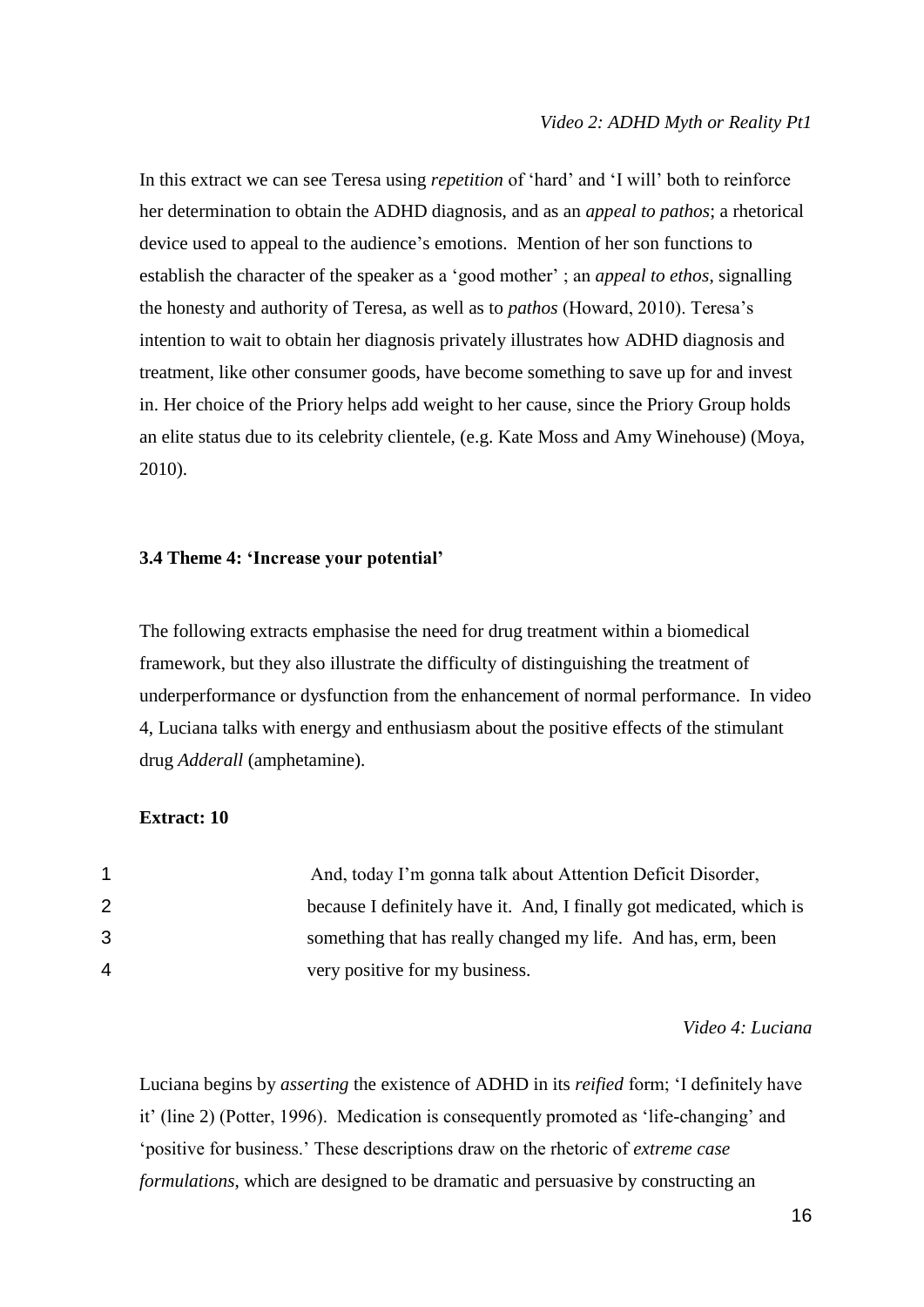outcome as significantly different from normative expectations. The identification of a positive impact from the diagnosis speaks directly against the stigmatisation of so many psychiatric diagnoses.

In Extract 11, Luciana uses the rhetorical device of *active voicing* to present the views and impressions of her colleagues as corroborating her depiction of the difficulties she faced pre-medication. This also creates a *shift in footing* as Luciana becomes merely the reporter of her employee's opinions; which helpfully corroborate her own story. Luciana also explicitly connects her increased 'potential' with being medicated:

## **Extract: 11**

| $\mathbf{1}$   | 'hey, you know, Luciana, you need to get some ADD medicine,      |
|----------------|------------------------------------------------------------------|
| 2              | because you can't focus on what you want us to do, and, y-you    |
| 3              | have a hundred things going at the same time, and em, you can't, |
| $\overline{4}$ | err, channel all your energy so'                                 |
| 5              | I feel like my potential has sky-rocketed now                    |
| 6              | that, erm, I'm on medication.                                    |

*Video 4: Luciana*

Luciana constructs her difficulties within the dominant biomedical discourse providing a narrative of abnormality. The rhetorical device of a *narrative form of accounting* can also be seen to be at work here, helping to increase the plausibility of an account (Harper, 2004):. Luciana's argument runs thus

*I have ADD > I had difficulty focussing and channelling energy > employees noticed > I finally got medicated > medication changed my life* 

Although the video suggests the use of prescribed, conventional medication, it is in fact associated with a site marketing an alternative medicine. It is interesting to note that the theme of performance enhancement through medication is still the principle message.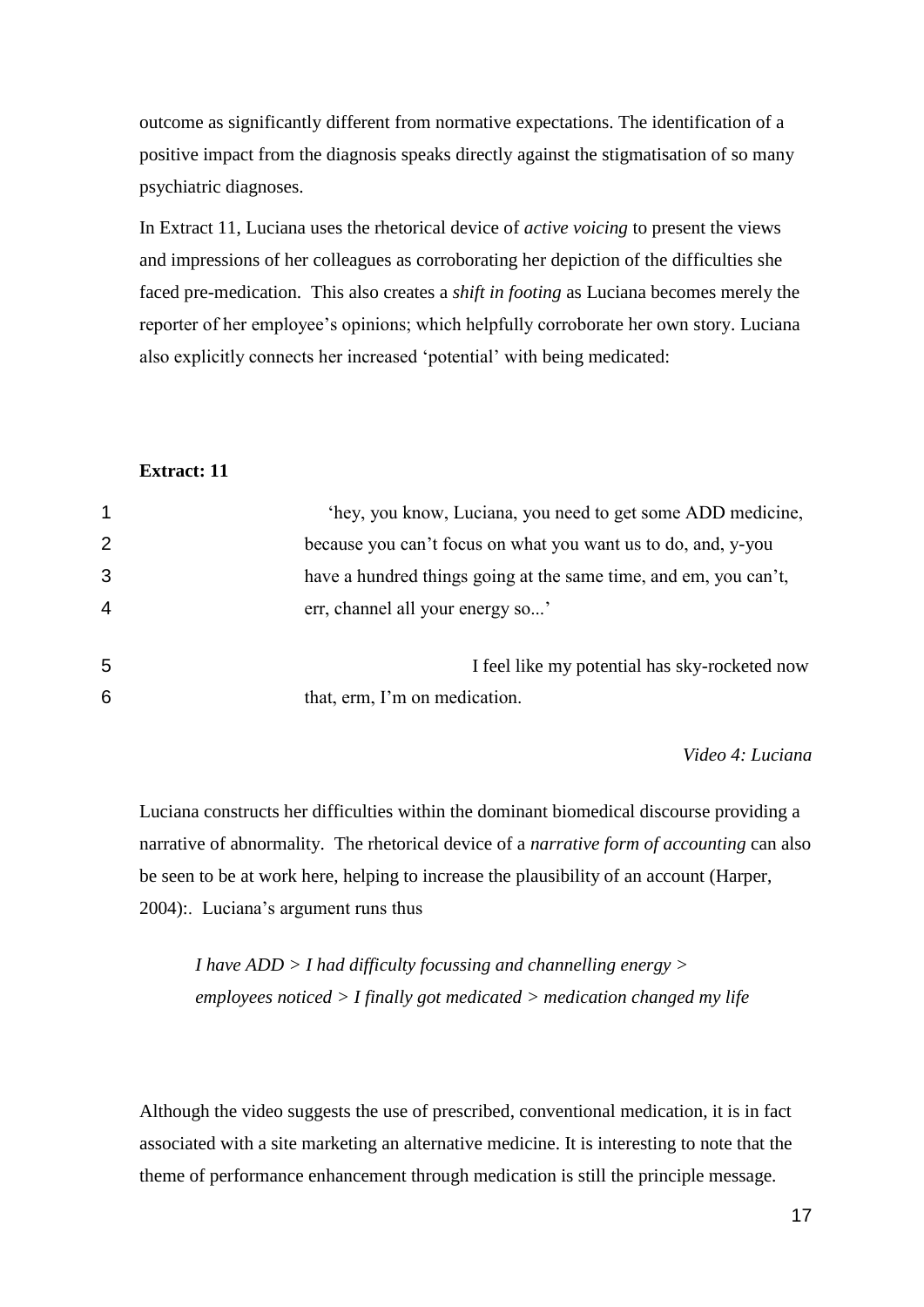In Extract 12 the narrator, who identifies herself as a doctor, speaks about the positive impact the medication has had on her home life. Since this video was associated with an internet magazine sponsored by the pharmaceutical industry, it seems safe to conclude it refers to prescription stimulants and associated drugs for ADHD.

#### **Extract 12**

| $\mathbf 1$    | Erm, I also noticed that, if I cook, coz I love to cook, I can actually |
|----------------|-------------------------------------------------------------------------|
| $\overline{2}$ | clean the kitchen afterwards, which has been, like monumental,          |
| 3              | because I cook and I just like leave it because, y'know I don't like    |
| 4              | to do all the detailed work. Erm, also I can read through something     |
| 5              | all the way through the first time and know what it says. And           |
| 6              | before I would read a paragraph, have to go back and read it again,     |
| 7              | because by the time I got to the end of the page I was like what did    |
| 8              | I just read? So medication's really helped in those aspects of life     |

*Vidoe 5: Dr Walker*

Dr Walker again uses *contrast* to highlight her transformation with the help of ADHD medication. The examples she chooses, by their ubiquity, effectively democratise access to the ADHD label; needing to re-read paragraphs as one's mind has wandered (line 8); feeling reluctant to clean up the kitchen after cooking (line 4); each example, demonstrating how ADHD medication can provide a remedy 'in those aspects of life' (line 9). Indeed, in the 'comments' section of this video one user writes: 'the dishes! OH MY GOD! it's always the dishes!' [*sic*] to which Dr Walker responds

*'I have to unload and load the dishwasher today, and I have done everything else on my "to do" list except that. lol Maybe "dishwasher dysfunction" should be added to the DSM diagnostic criteria for ADHD. :)'* 

Despite the emphasis on the performance enhancing qualities of ADHD drug treatment, by omitting any reference to the drugs' mind-altering properties, these extracts concur with the view expressed earlier by Ashley that drugs work as a disease-targeting treatment rather than a chemical stimulant. However, Ashley herself in Extract 13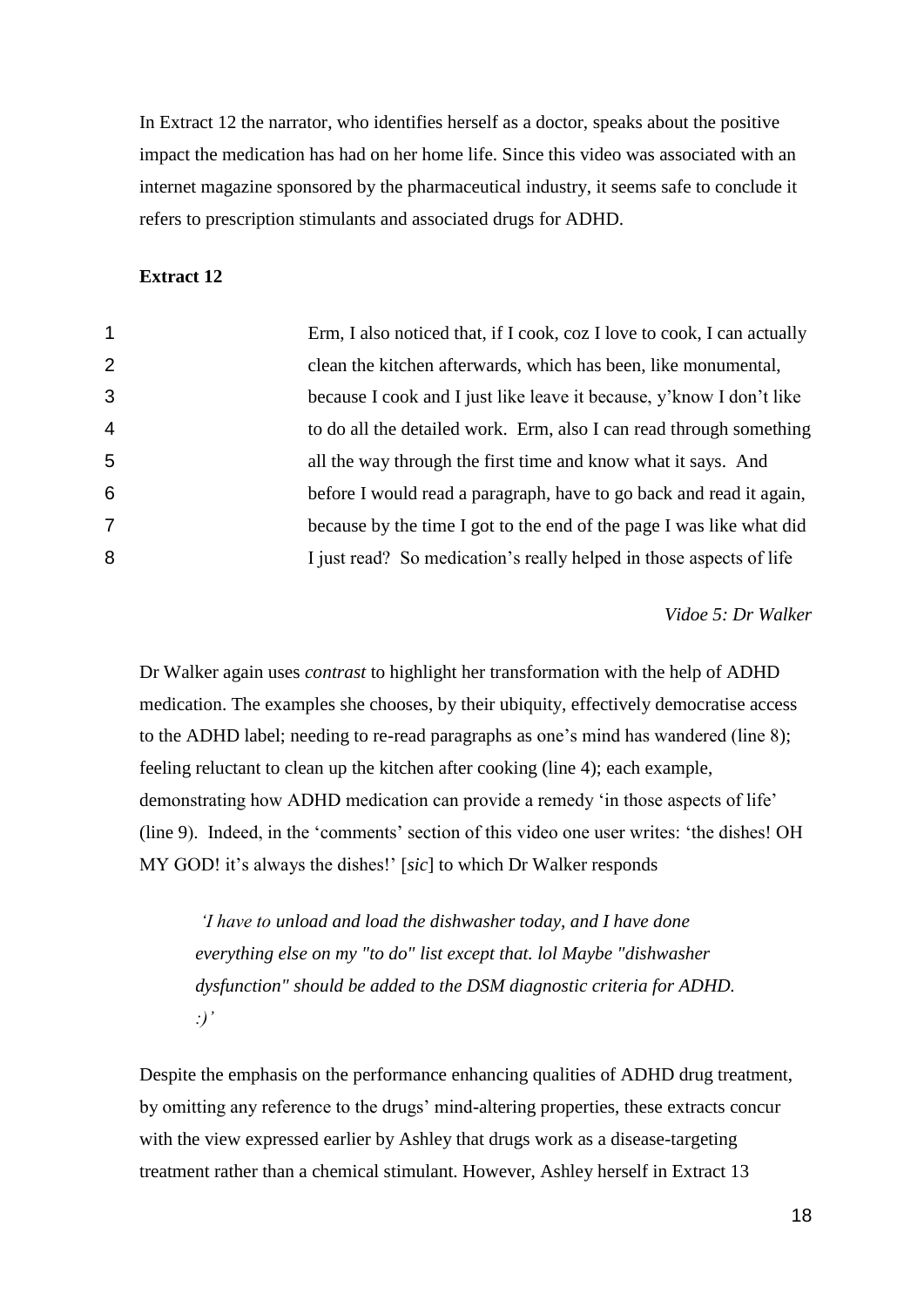demonstrates how the drugs may be employed for increasing short-term mental endurance and performance.

# **Extract 13**

|                | And I only take it on days that are very academically          |
|----------------|----------------------------------------------------------------|
| $\overline{2}$ | demanding. Because there are side effects and they're not fun. |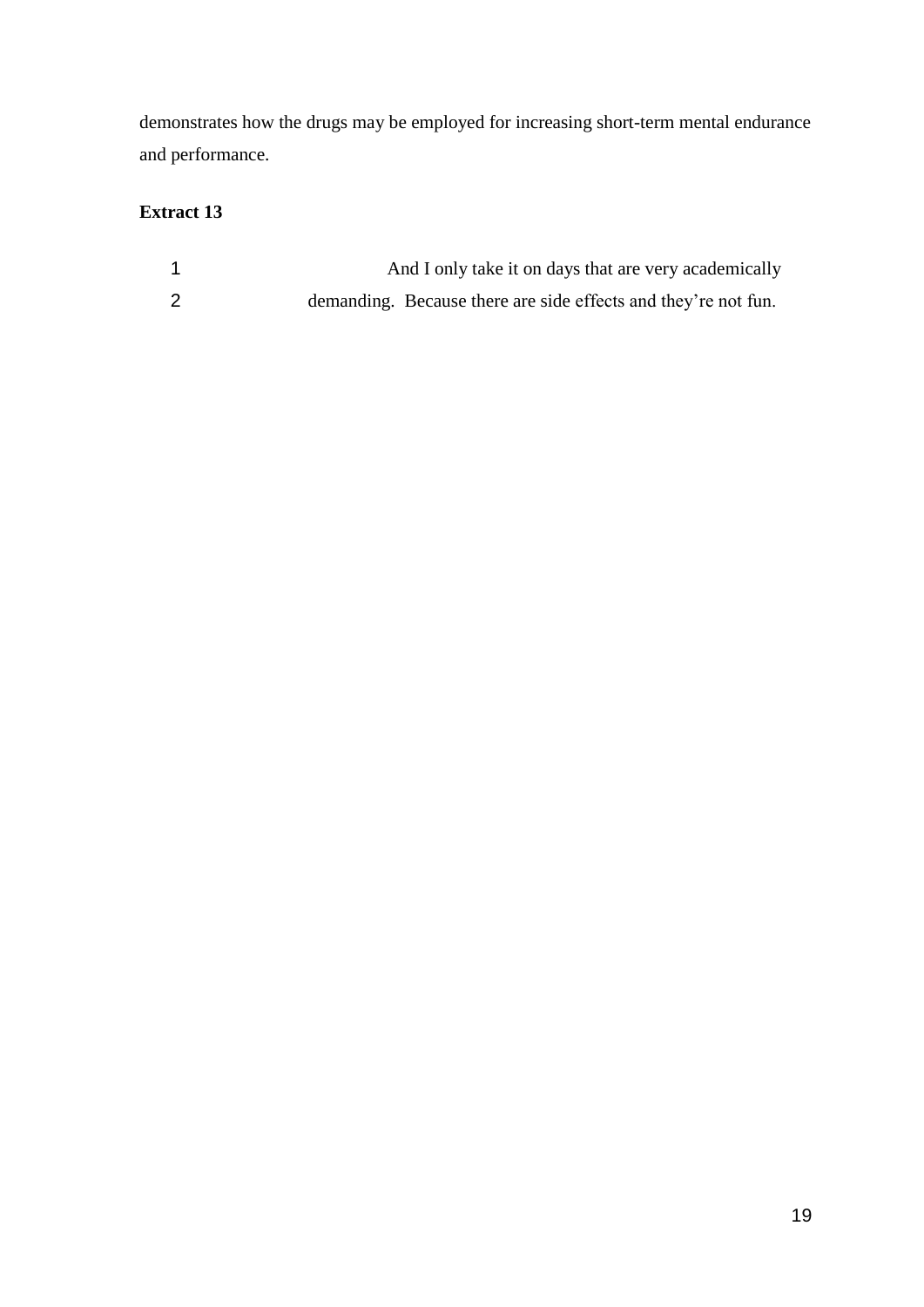In contrast to the biomedical model espoused by Ashley earlier, in which drug treatment is justified because it reverses an underlying pathology, Ashley takes medication only in situations in which she feels its immediate effects will be beneficial and outweigh its negative effects. In this view, the drugs are a 'means to an end' and she chooses when to take them in a consumerist manner, as one might choose to drink coffee to facilitate concentration, but avoid it at other times due to migraines. There are clear parallels here with recreational drug use, whereby the user is pursuing a 'temporary but potent altered state of consciousness' (Page & Singer, 2010, p.9).

#### **4.0 DISCUSSION**

It has been particularly remarkable to note that a diagnosis which was once almost entirely limited to boys (Timimi, 2005), is now being readily applied to women. This paper has highlighted some of the rhetorical tropes that are used to establish the gendered concept of the ADHD woman, and to illustrate the benefits of the diagnosis and treatment in helping to conquer the multiple demands and responsibilities of the modern-day 'superwomen' (Wilkinson & Kitzinger, 1996). As such the analysis illustrates the commodification of certain problems into an ADHD 'product' with a specific female identify, which is accomplished by reinforcing normative ideals of accepted female roles.

#### **4.1 ADHD as a biomedical condition**

It is not possible to provide a thorough critique of the evidence on whether ADHD, can legitimately be identified as a discrete brain-based disorder, but it is worth highlighting a few points. First, the validity of childhood ADHD diagnosis has been contested (Timimi et al, 2004), and it is generally agreed that adult ADHD is a weaker, less reliable and more contested concept (Moncrieff and Timimi, 2010). Second, research on brain characteristics such as dopamine levels and brain structure does not differentiate children or adults diagnosed with the condition from those without (Del Campo et al, 2013), and is confounded by uncontrolled factors such as medication use (Leo and Lacasse, 2009). Third, despite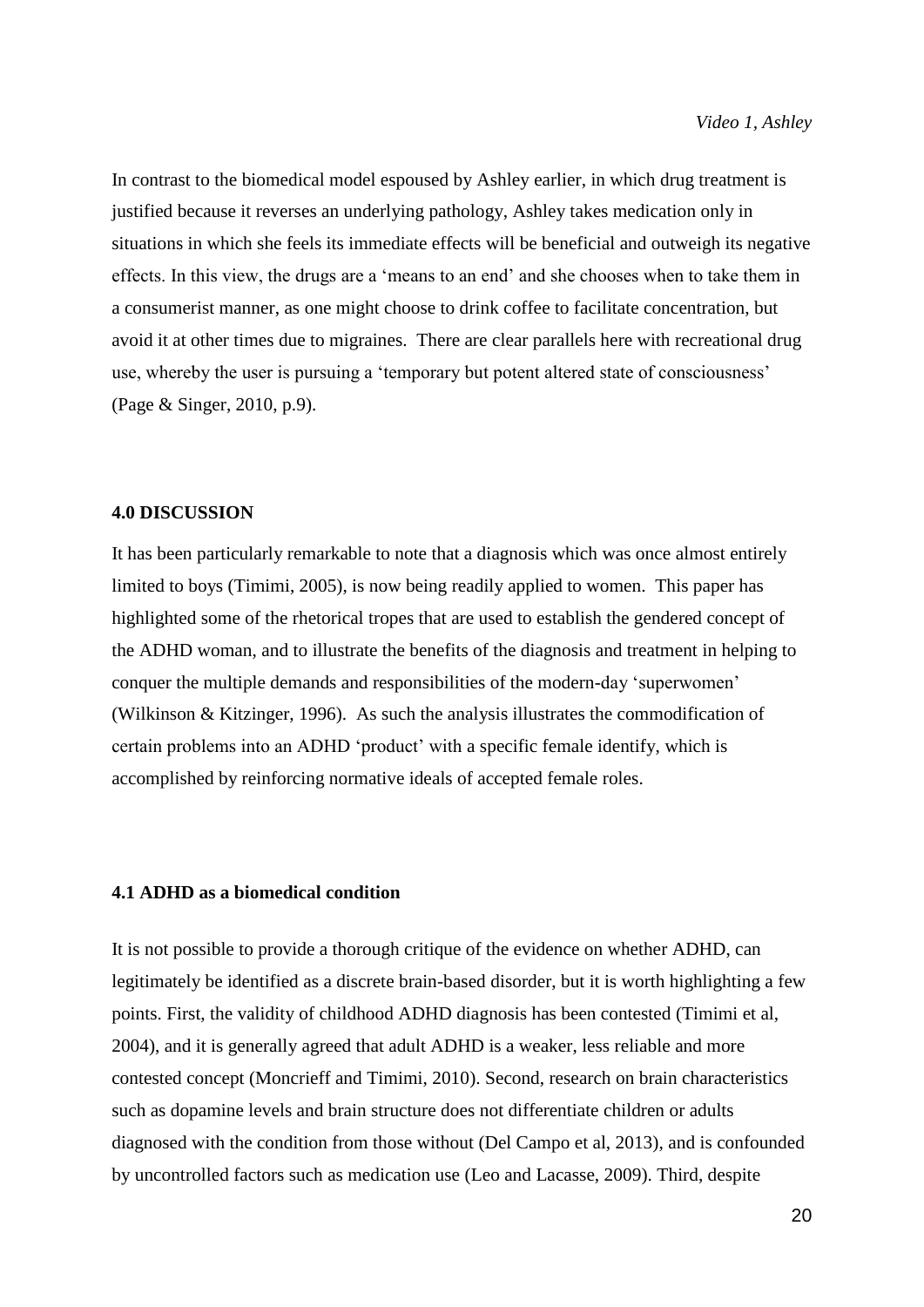popular views (as illustrated in extracts 2 and 3), stimulant medication has not been shown to have specific effects in people diagnosed with ADHD in comparison with people without the diagnosis, and animals (Arnsten, 2006). Fourth, although stimulant drugs produce immediately detectable effects, including increased focus on repetitive tasks, long-term studies in children and adults show little difference between effects of ADHD medications and non-pharmacological treatments or placebo (Jensen et al, 2007; Adler et al, 2008). Indeed, the National Institute for Health and Clinical Excellence (NICE) acknowledge the paucity of the evidence on the real-world benefits of drug treatment in children (NICE, 2008).

The videos presented highlight none of the uncertainties about, and debates over, the nature of ADHD and the efficacy of treatment. The fact that adult ADHD is a contentious concept can only be inferred from the need of the interlocutors to assert its existence so forcefully, and from the complaints of some about the condition not being seen to have parity with physical illness. The extracts illustrate how a concept can be established through assertive statement, use of empirical data, images and language, and through avoiding engaging in debates about its validity or the nature of the evidence.

## **4.2 Being 'superwoman'**

In line with the conception of adult ADHD as the 'medicalization of underperformance', the ADHD 'symptoms' portrayed in the videos consist of everyday difficulties that centre around lack of achievement. Women in the videos wanted to achieve more, or felt that they should be able to achieve more than they did. The experiences they described are familiar to all women to some degree, and as such, the videos express the general insecurities of modern women, facing the dual expectations of having a successful career and managing a home.

Obtaining ADHD diagnosis and treatment was portrayed as transformative, enabling women to live more productive lives at work and at home. Although couched in the language of disease, the videos present ADHD and its treatment as a technique for performance enhancement, much like cosmetic surgery is promoted in relation to physical appearance. ADHD was offered as a diagnosis that women have a right to, that they should aspire to, and actively seek to maximise their potential. The sufferers portrayed in the videos behaved as 'active consumers' of the biomedical discourse of ADHD, pitting themselves against scepticism, in a fight to assert their 'right' to a diagnosis and drug treatment (Speed, 2006).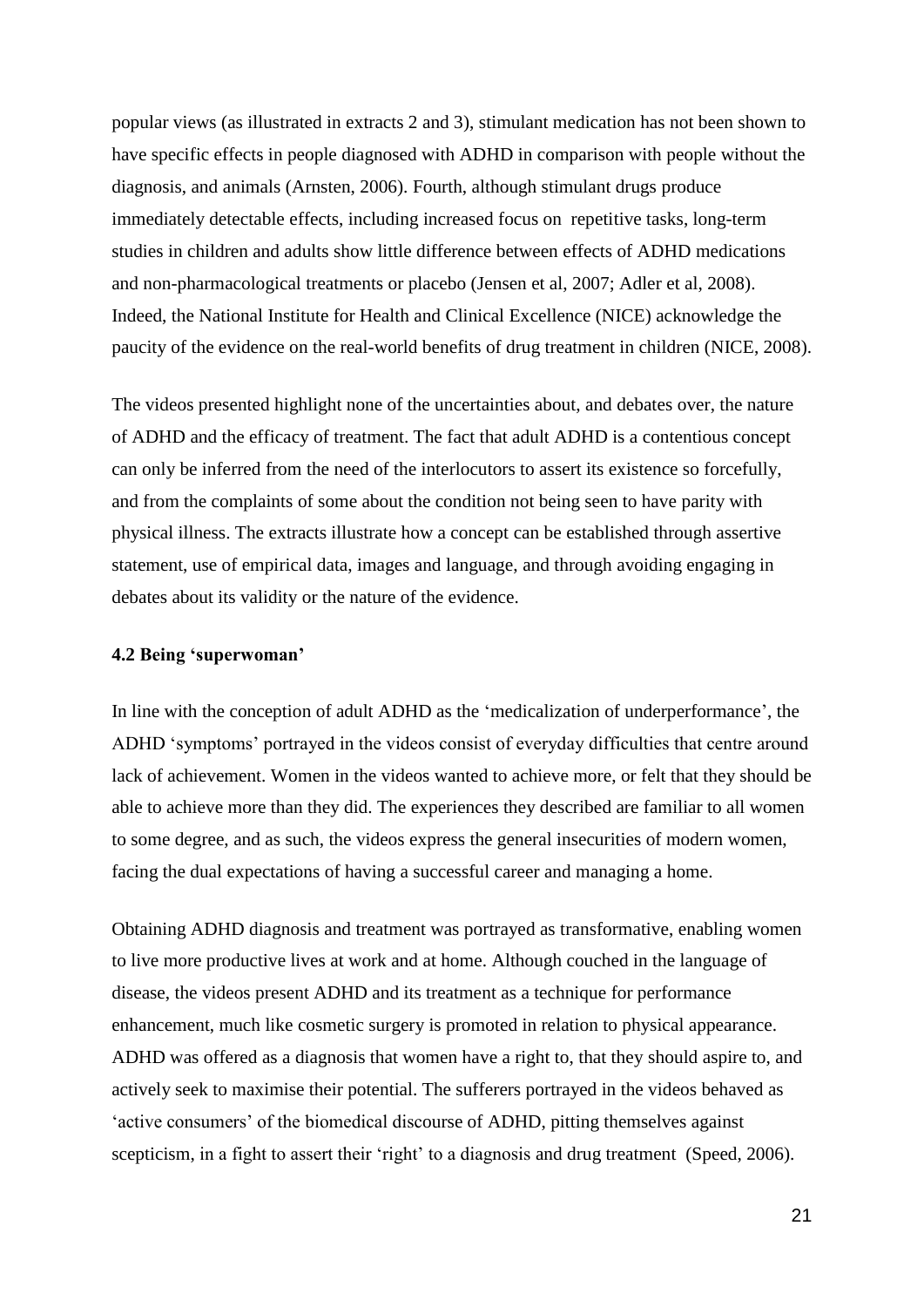Our data therefore suggest that consumer activism, which led to the establishment of the concept of adult ADHD in the 1990s (Conrad & Potter, 2000), remains an important way in which the diagnosis is legitimised.

Other research indicates how the pharmaceutical industry has helped promote the concept of adult ADHD especially over the last decade, and how much promotional material focuses specifically on women (Moncrieff et al, 2011). Only one of the YouTube videos examined was linked to a pharmaceutical industry-sponsored organisation (ADDitude magazine), and one to a site marketing an alternative medicine. Nevertheless, the ideas conveyed in all the videos are aligned with those promoted by the makers of drugs and medicines - conventional or unconventional. As with other internet material, Youtube videos provide a vehicle for the widespread delivery of messages that bypass restrictions on 'direct-to-consumer' advertising that exist in most countries outside the United States. As such, the material presented here illustrates how consumer activism and corporate interests can coincide, each reinforcing the other (Light, 2010).

In discussing 'discourses of femininity,' Stoppard (2000) described the way women continue to be judged against old ideas of what it is to be female (e.g. housewives) as well as now needing to be successful career-women and look eternally young and attractive. In this climate of burgeoning expectations for women to fit 'uniform and unrealistic standards' in body and mind (O'Grady, 2005, p.33), it is not surprising that some women feel they are failing and that ADHD should prove an appealing lens through which they can understand and organise their lives.

'Failing to finish household chores,' appears in the DSM5 as a symptom of adult ADHD (APA, 2012, p.1) and the videos explicitly promoted medication as a way overcoming such difficulties, as well as supporting academic and occupational success. In the UK, 69% of working age women are in paid employment (Office for National Statistics, 2012) and 92% still complete all the household tasks. Gill (2007) suggests that, for women, 'carrying out a double-day is rendered invisible by the superwoman imagery' (p.97) of 'having it all'.

The idea that women diagnosed with ADHD, depression or anxiety are suffering from biomedical brain disorders 'serves to divert attention away from the problems within society, focussing attention onto the individual, who is suffering only as a direct result of societal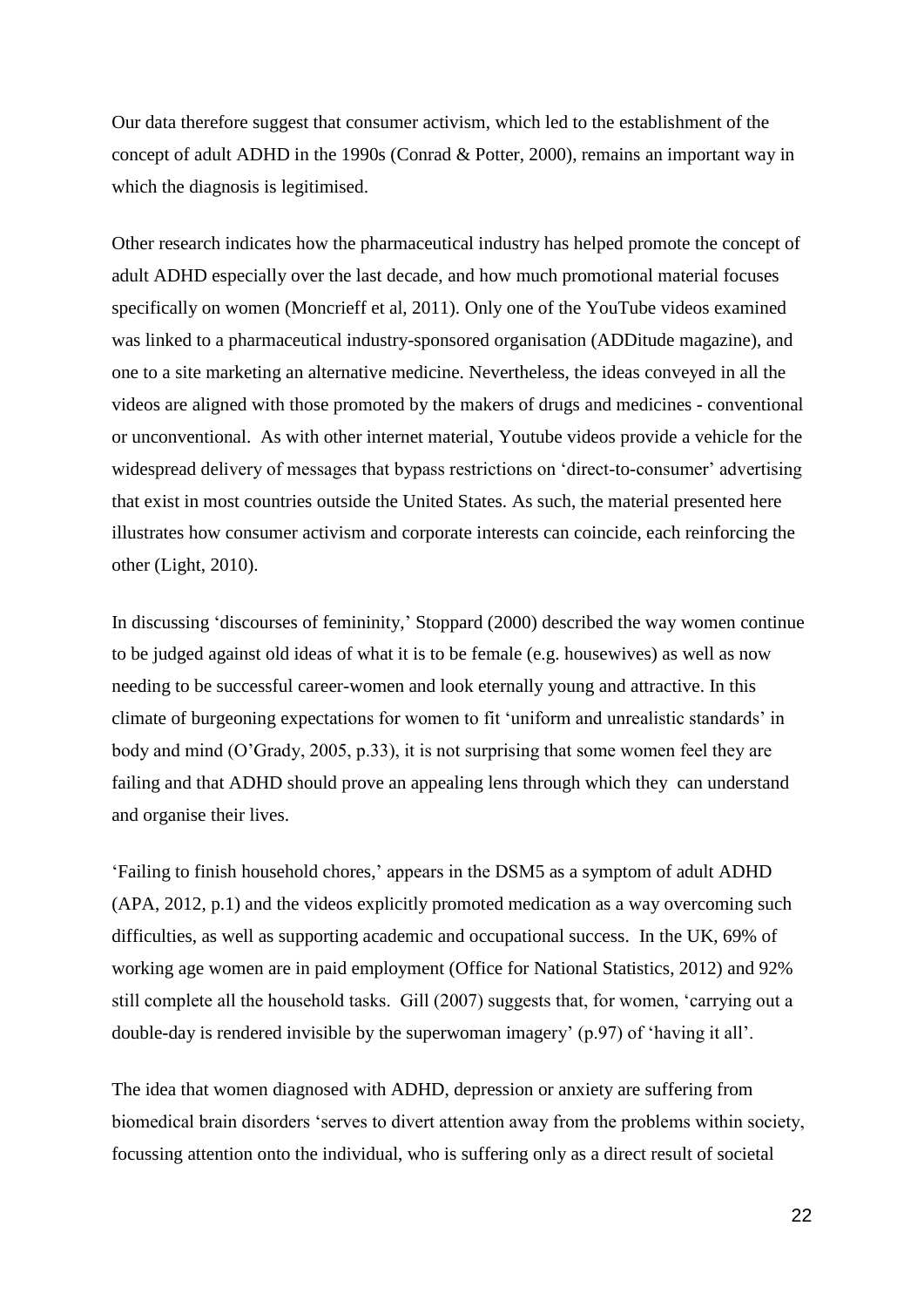pressures' (Ussher, 1991, p.148). Similarly, despite the fact that drug treatment was apparently being used to boost performance, the only explicit explanations of how drug treatment might work suggest a disease-targeting mechanism. The videos inevitably provide glimpses of the stimulant effects of the medication, but the notion that women might be using mind-altering drugs to ensure they demonstrate optimum performance in every area of their increasingly demanding lives is obscured by the medical framework in which treatment is presented.

Adult ADHD both pathologises underperformance and underproductivity (Conrad & Potter, 2000); and offers a solution in the form of stimulant drugs. In this way, the epidemic of adult ADHD diagnoses, and increasing levels of stimulant use (Ilyas & Moncrieff, 2012) can be perceived as consonant with the consumerist and competitive values of late capitalist society. Just as Martin suggested that bipolar disorder was the fashionable diagnosis of the economic boom because mania was regarded as being helpful to achieve ever greater levels of productivity (Martin, 2009), the effects of stimulant treatment are presented as helping women to cope with increasingly pressurised lifestyles. By suggesting that individuals who are not performing at a certain level are compromised and require modification, the values of the economic system come to seem natural and universal, and become embedded in prevailing social ideas about 'normal life'.

#### **4.3 Conclusion**

ADHD is being offered to women by other women as a formulation of their 'underperformance' and a key to the solution (Conrad & Potter, 2000). By dissecting the way women's experience is presented and revealing the assumptions and persuasive techniques embedded in these representations, these limiting 'discourses of femininity' may be brought to the surface, deconstructed and challenged. Meanwhile, without a detailed and sustained critique of these and similar gendered categories of diagnosis, 'mothers-little-helper' could be set to make a comeback!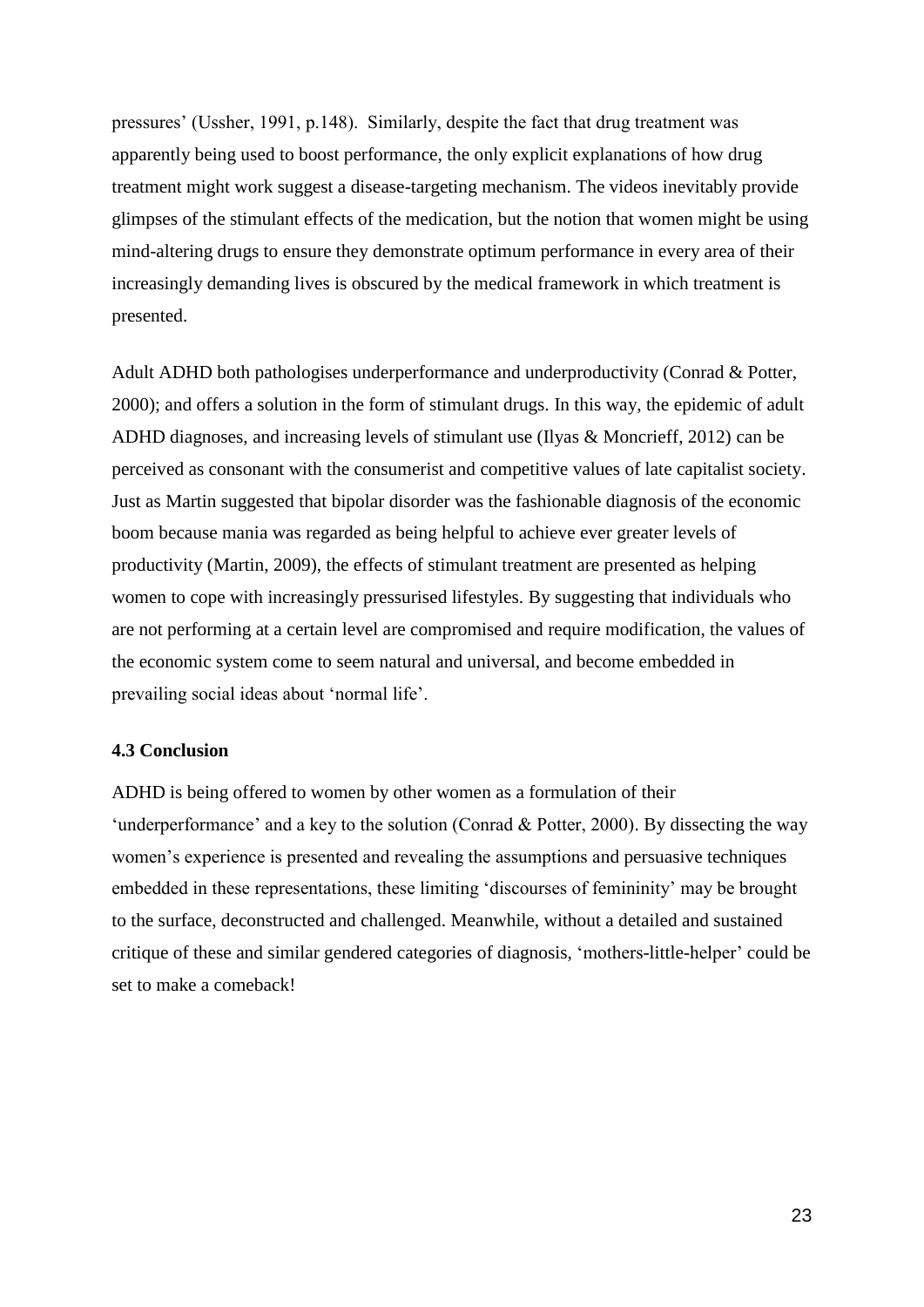## **The Authors:**

Helen Winter is a Clinical Psychologist working for the charity 'Kids Company'. She gained her doctorate at the University of East London. Her thesis on which this paper is based won the British Psychology Society, Psychology of Women Post Graduate Award in 2013.

Joanna Moncrieff is a Senior Lecturer in the Division of Psychiatry at University College and a consultant psychiatrist with North East London Foundation Trust. She has written widely and critically on the drug treatment of mental health problems, including her books *The Myth of the Chemical Cure*, and *The Bitterest Pills* (Palgrave MacMillan).

Ewen Speed is Senior Lecturer in medical sociology in the School of Health and Human Sciences at the University of Essex. He is interested in discourse analytical approaches to critical policy analysis. Recent publications include Civil Society and the Health and Social Care Act in England and Wales: theory and praxis for the twenty-first century, in *Social Science and Medicine*, and he was co-editor of *De-medicalising Misery II: Society, politics and the mental health industry* (2014, Palgrave MacMillan)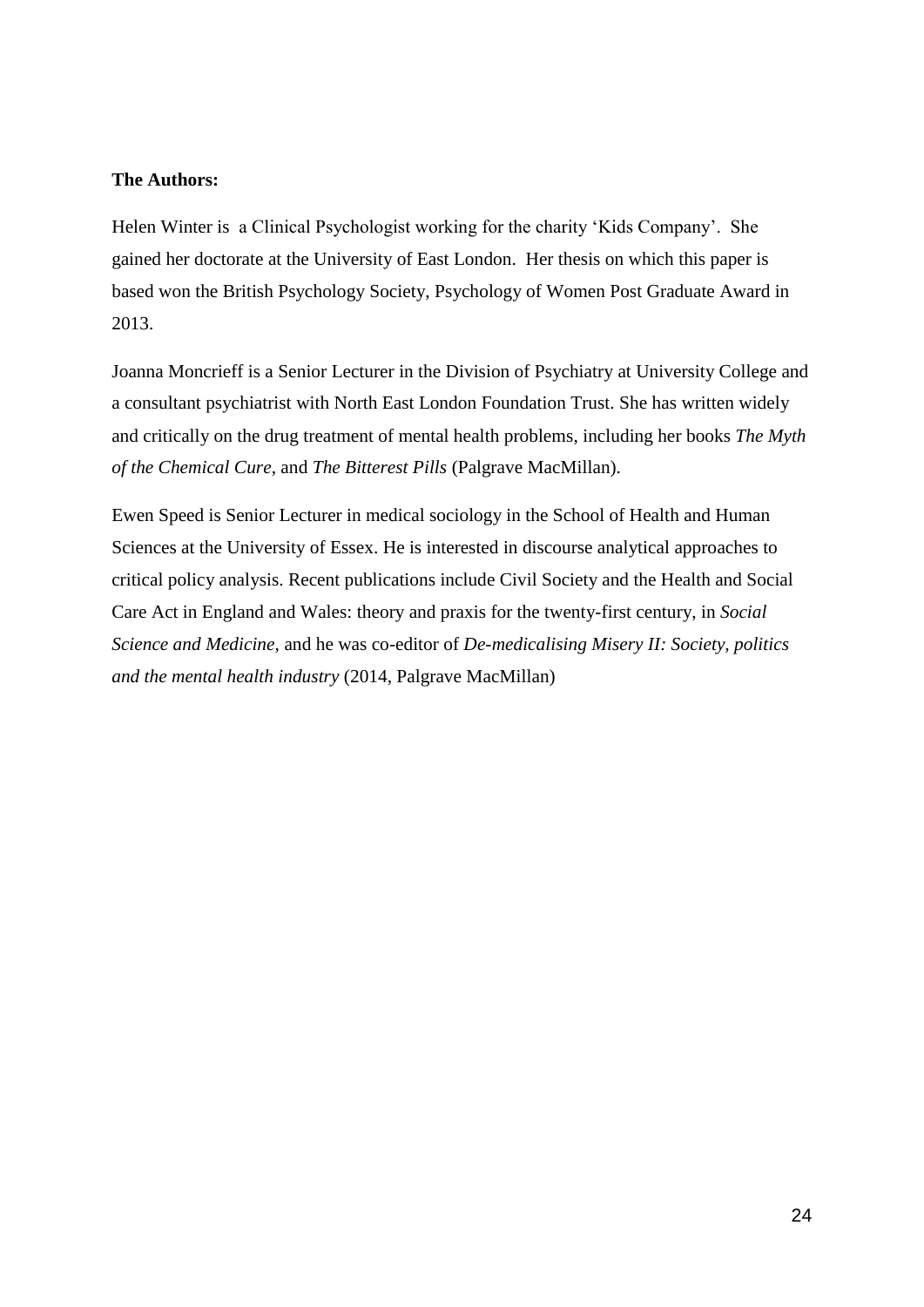#### **REFERENCES**

- Adler, L., Spencer, J., Levine, L., Ramsey, J., Tamura, R., Kelsey, D., Ball, S., Allen, A., & Biederman, J. (2008). Functional outcomes in the treatment of adults with ADHD. *Journal of Attention Disorders 11* (6), pp. 720-727.
- Arnsten, A. (2006). Stimulants: Therapeutic actions in ADHD. *Neuropsychopharmacology, 31* (11), pp. 2376-2383.
- American Psychiatric Association. (2012). DSM-5 Development: 06 Attention Deficit/Hyperactivity Disorder. *Rationale for Changes in ADHD in DSM-5*. Arlington, Virginia, United States of America. Retrieved June 2012, from http://www.dsm5.org/ProposedRevisions/Pages/proposedrevision.aspx?rid=383#
- Asherson, P. (2013). ADHD in Adults: A Clinical Concern. In C. Surman, *ADHD in Adults.* Boston: Humana Press.
- Boyett, J. (2008). *Won't Get Fooled Again.* New York: AMACOM.
- Bren, L. (2004). ADHD: Not Just for Kids Anymore. *FDA Consumer Magazine, 38*(6).
- Castle, L., Aubert, R., Verbrugge, R., & Khalid, M. (2007). Trends in medication treatment for ADHD. *Journal of Attention Disorders, 10*(4), pp.335-342.

Connolly, M. (2010). ADD women and girls: late diagnosis, little treatment. *ADDitude magazine*.

- Conrad, P., & Potter, D. (2000). From hyperactive children to ADHD adults : Observations on the expansion of medical categories. *Social Problems, 47*(4), pp.559-582.
- Del Campo, N., Fryer, T., Hong, Y., Smith, R., Brichard, L., Acosta-Cabronero, J., Chamberlain, S., Tait, R., Izquierdo, D., Regenthal, R., Dowson, J., Suckling, J., Baron, J., Aigbirhio, F., Robbins, T. Sahakian, B. & Muller, U. (2013). A positron emission tomography study of nigro-striatal dopaminergic mechanisms underlying attention: implications for ADHD and its treatment. *Brain, 136*(11), pp. 3252-3270.
- Dickerson, P. (1997). 'It's not just me who's saying this...' The deployment of cited others in television political discourse. *British Journal of Social Psychology, 36*, pp.33-48.

Edwards, D., & Potter, J. (1992). *Discursive Psychology.* London: Sage.

Fairclough, N. (1992). *Discourse and Social Change.* Cambridge: Polity Press.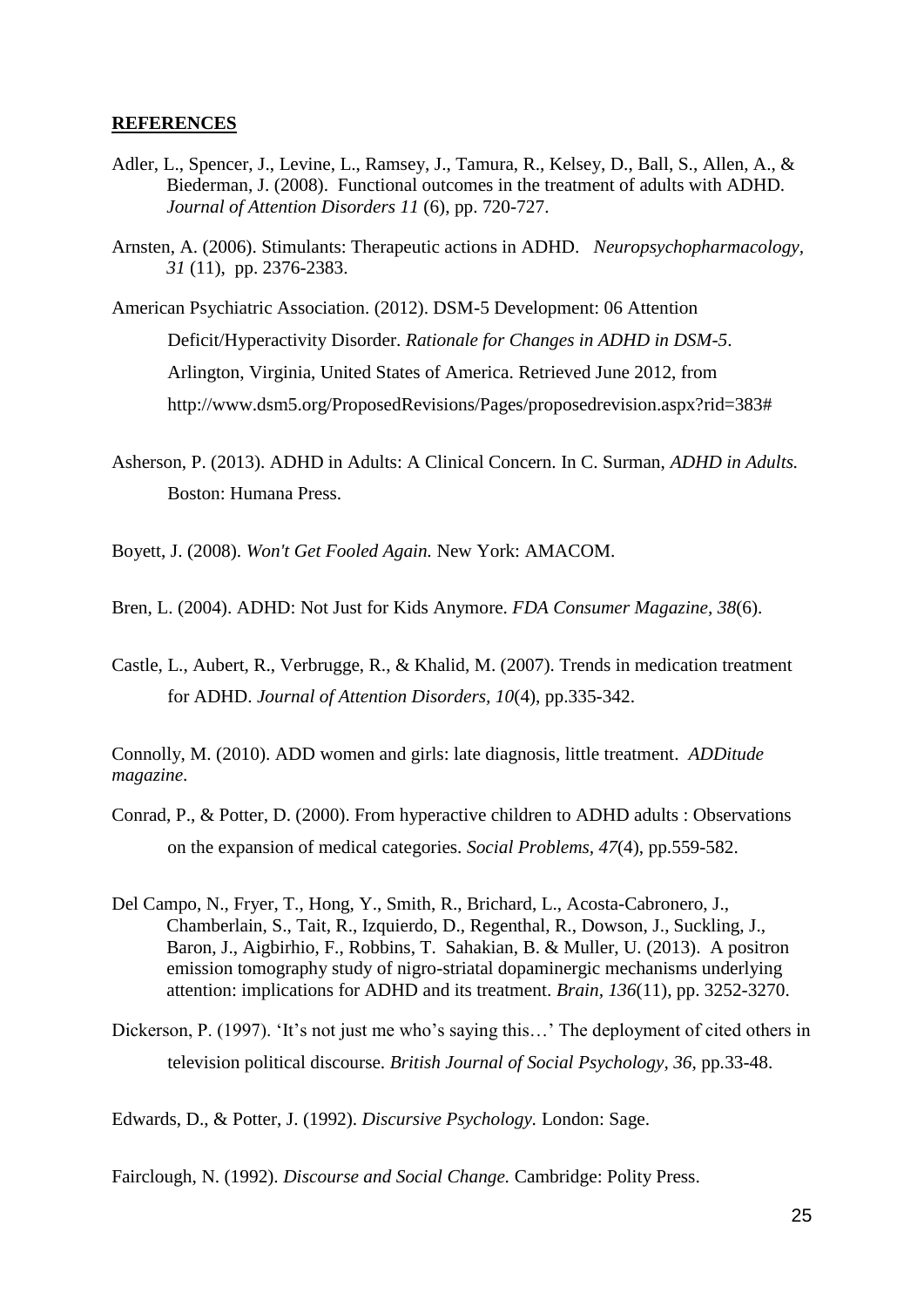- Getahun, D., Jacobsen, S., Fassett, M., Chen, W., Demissie, K., & Rhoads, G. (2013). Recent Trends in Childhood Attention-Deficit/Hyperactivity Disorder. *JAMA Pediatrics*, 1-7.
- Gill, R. (2007). *Gender and the Media.* Cambridge: Polity Press.
- Harper, D. (2004). Storying Policy: Constructions of Risk in Proposals to Reform UK Mental Health Legislation. In B. Hurwitz, T. Greenhalgh, & V. Skultans, *Narrative Research in Health and Illness.* Sussex: Wiley-Blackwell .

Healy, D. 2006, The latest mania: selling bipolar disorder, *PLoS.Med.*, vol. 3, no. 4, p. e185.

Ilyas, S. & Moncrieff, J. (2012). Trends in prescriptions and costs of drugs for mental disorders in England, 1998-2010. *Br J Psychiatry* 200(5):393-8.

Hepburn, A. (2003). *An introduction to critical social psychology.* London: Sage.

Jensen, P., Arnold, L., Swanson, J., Vitiello, B., Abikoff, H., Greenhill, L., Hechtman, L., Hinshaw, S., Pelham, W., Wells, K., Conners, C., Elliott, G., Epstein, J., Hoza, B., March, J., Molina, B., Newcorn, J., Severe, J., Wigal, T., Gibbons, R., & Hur, K. (2007). 3-year follow-up of the NIMH MTA study. *Journal of American Academic Child and Adolescent PSychiatry,* 46(8), pp. 989-1002.

Koerner, B. Disorders made to order. Mother Jones 27[July/August], 58-63. 2002.

 Lacasse, J.R. & Leo, J. (2005). Serotonin and depression: a disconnect between the advertisements and the scientific literature. PLoS Med 2(12): e392. doi:10.1371/journal.pmed.0020392

 Leo, J., & Lacasse, J. (2009). The Manipulation of Data and Attitudes about ADHD: A Study of Consumer Advertisments. In S. Timimi, & J. Leo (Eds.), *Rethinking ADHD: From Brain to Culture* (pp. 287-312). Hampshire: Palgrave-Macmillan.

Martin, E. (2009). *Bipolar Expeditions: mania and depression in American culture*. Princeton: University Press.

Light, D. (2010) Health-care professions, markets and countervailing powers. In Bird, C., Conrad, P., Fremont, A. and Timmermans, S. (eds.) *Handbook of Medical Sociology*. Tennessee: Vanderbilt University Press.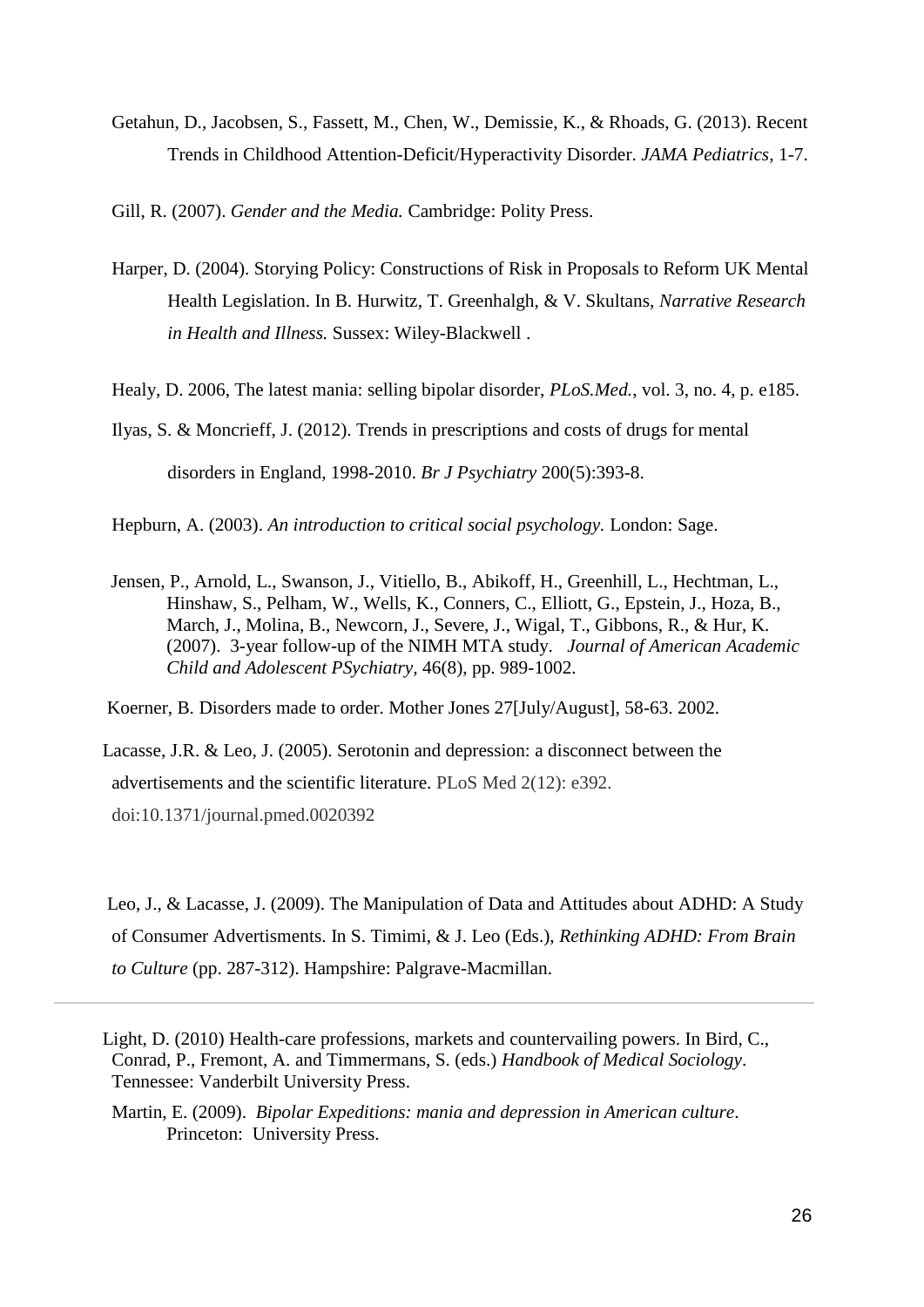- McHoul, A., & Rapley, M. (2005). A case of attention-deficit/hyperactivity diagnosis: Sir Karl and Francis B slug it out on the consulting room floor. *Discourse and Society, 16*(3), 419-449.
- McKay, T. (2000). *Guidelines for Critical Thinking: Reasons, Explanations and Decisions.* Canada: Wadsworth.
- Moncrieff, J., Rapley, M., & Timimi, S. (2011). The construction of psychiatric diagnoses: The case of adult ADHD. *Journal of Critical Psychology Counselling and Psychotherapy, 11*(1), 16-29.

Moncrieff, J. & Timimi, S. 2010, "Is ADHD a valid diagnosis in adults? No", *BMJ*, vol. 340, p. c547.

- National Institute for Health and Clinical Excellence (2008). *Attention Deficit Hyperactivity Disorder. Diagnosis and management of ADHD in children, young people and adults. National Clinical Practice Guideline Number 72.* London: National Institute for Clinical Excellence.
- Norris, C., & Lloyd, G. (2000). Parents, professionals and ADHD: What the papers say. *European Journal of Special Needs Education, 15*(22), pp. 123-137.
- Office for National Statistics. (2012). *Labour Market Statistics.* London: Her Majesty's Stationery Office.
- Page, B., & Singer, M. (2010). *Comprehending Drug Use: Ethnographic Research at the Social Margins.* New Jersey: Rutgers University Press .
- Parker, I. (2005). *Qualitative Psychology: Introducing Radical Research.* Maidenhead: Open University Press.
- Pomerantz, A. (1986). Extreme case formulations: a new way of legitimating claims. *Human Studies, 9*, 219-230.

Parker, I. (1992) *Discourse dynamics: Critical analysis for social and individual psychology*. London: Routledge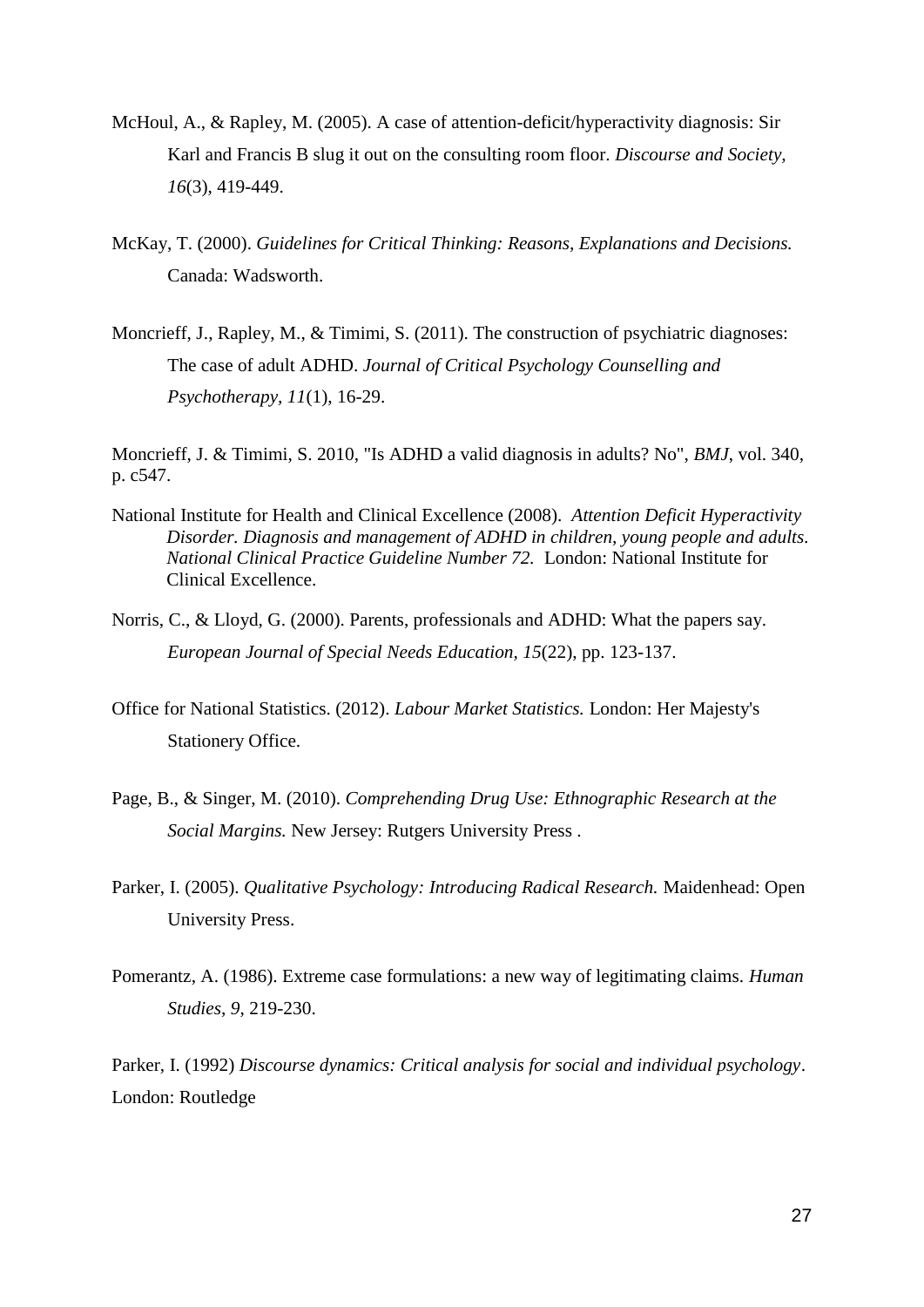- Potter, J. (1996). *Representing Reality: Discourse, Rhetoric and Social Construction.* London: Sage.
- Potter, J., & Wetherell, M. (1987). *Discourse and Social Psychology.* London: Sage.
- Simon, V., Czobor, P., Balint, S., & Meszaros, A. (2009). Prevalence and correlates of adult attention-deficit hyperactivity disorder: meta-analysis. *British Journal of Psychiatry, 194*, pp. 205-211.
- Speed, E. (2006). Patients, consumers and survivors: a case study of mental health service user discourses. *Social Science and Medicine,* 62(1), pp. 28-38.
- Stoppard, J. (2000). *Understanding Depression: Feminist Social Constructionist Approaches.* London: Routledge.
- Timimi, S. (2005). *Naughty Boys: Antisocial Behaviour, ADHD and the Role of Culture.* Hampshire: Palgrave Macmillan.
- Timimi, S., & Leo, J. (2009). *Rethinking ADHD: From Brain to Culture.* Hampshire: Palgrave Macmillan.
- Timimi, S., Moncrieff, J., Jureidini, J., Leo, J., Cohen, D., Whitfield, C., Double, D., Bindman, J., Andrews, H., Asen, E., Bracken, P., Duncan, B., Dunlap, M., Albert, G., Green, M., Greening, T., Hill, J., Huws, R., Karon, B., Kean, B., McCubbin, M., Miatra, B., Mosher, L., Parry, S., DuBose, R. S., Riccio, D., Shulman, R., Stolzer, J., Thomas, P., Vimpani, G., Wadsworth, A., Walker, D., Wetzel, N., & White, R. (2004). A critique of the international consensus statement on ADHD. *Clinical Child and Family Psychology Review, 7*(1), pp. 59-63.
- Tuffin, K., & Howard, C. (2001). Demystifying Discourse Analysis. In A. McHoul, & M. Rapley (Eds.), *How to Analyse Talk in Institutional Settings: A Casebook of Methods* (pp. 196-205). London: Continuum.
- Ussher, J. (1991). *Women's Madness: Misogyny or Mental Illness.* Hertfordshire: Harvester Wheatsheaf.
- Ussher, J. (2010). Are We Medicalizing Women's Misery? A Critical Review of Women's Higher Rates of Reported Depression. *Feminism Psychology, 20*, pp.9-35.